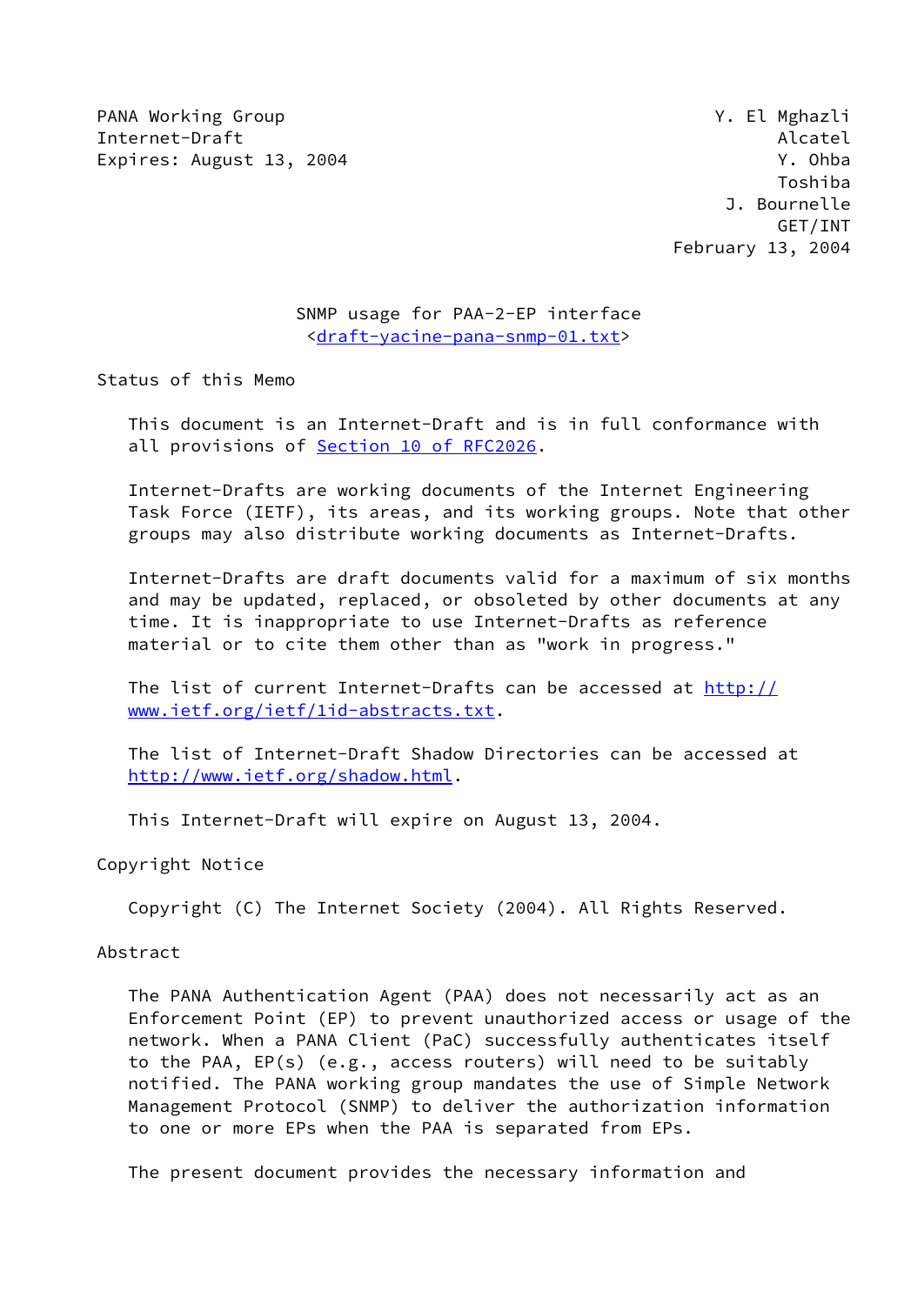Internet-Draft SNMP usage for PAA-2-EP interface February 2004

extensions needed to use SNMP as the PAA-2-EP protocol.

# Table of Contents

| $\perp$ .         |                                                                               |  |  |  |  |
|-------------------|-------------------------------------------------------------------------------|--|--|--|--|
| 2.                |                                                                               |  |  |  |  |
| 2.1               | scope                                                                         |  |  |  |  |
| $\underline{3}$ . | The Internet-Standard Management Framework $5$                                |  |  |  |  |
| 4.                | SNMP Applicability with the PANA framework $6$                                |  |  |  |  |
| 4.1               | SNMPv3 General applicability 6                                                |  |  |  |  |
| 4.2               | Compliancy of SNMP against the PAA-EP requirements $\frac{7}{2}$              |  |  |  |  |
|                   | 4.2.1 Authorization Consideration 7                                           |  |  |  |  |
|                   | 4.2.2 One-to-many PAA-EP relation 8                                           |  |  |  |  |
|                   |                                                                               |  |  |  |  |
|                   | $4.2.4$ Notification of PaC presence 8                                        |  |  |  |  |
|                   | 4.2.5 Accounting Consideration 9                                              |  |  |  |  |
|                   | 4.2.6 Peer Liveness Test and Rebooted Peer Detection 9                        |  |  |  |  |
| $\overline{5}$ .  | Applicability of IPSec configuration MIBs $\ldots \ldots \ldots \frac{11}{2}$ |  |  |  |  |
| 5.1               |                                                                               |  |  |  |  |
| 5.2               |                                                                               |  |  |  |  |
| 5.3               | Notification of PaC presence 14                                               |  |  |  |  |
| 6.                | EP Configuration Example 16                                                   |  |  |  |  |
| 6.1               |                                                                               |  |  |  |  |
| 6.2               | IPSec-based Access Control 16                                                 |  |  |  |  |
| 7.                | PANA extension to the IPSec SPD MIB $\cdots$ 17                               |  |  |  |  |
| 7.1               |                                                                               |  |  |  |  |
| 7.2               | PANA-specific objects definition 17                                           |  |  |  |  |
| 8.                | Security Considerations 25                                                    |  |  |  |  |
| 9.                |                                                                               |  |  |  |  |
|                   |                                                                               |  |  |  |  |
|                   |                                                                               |  |  |  |  |
|                   |                                                                               |  |  |  |  |
|                   | Intellectual Property and Copyright Statements 32                             |  |  |  |  |
|                   |                                                                               |  |  |  |  |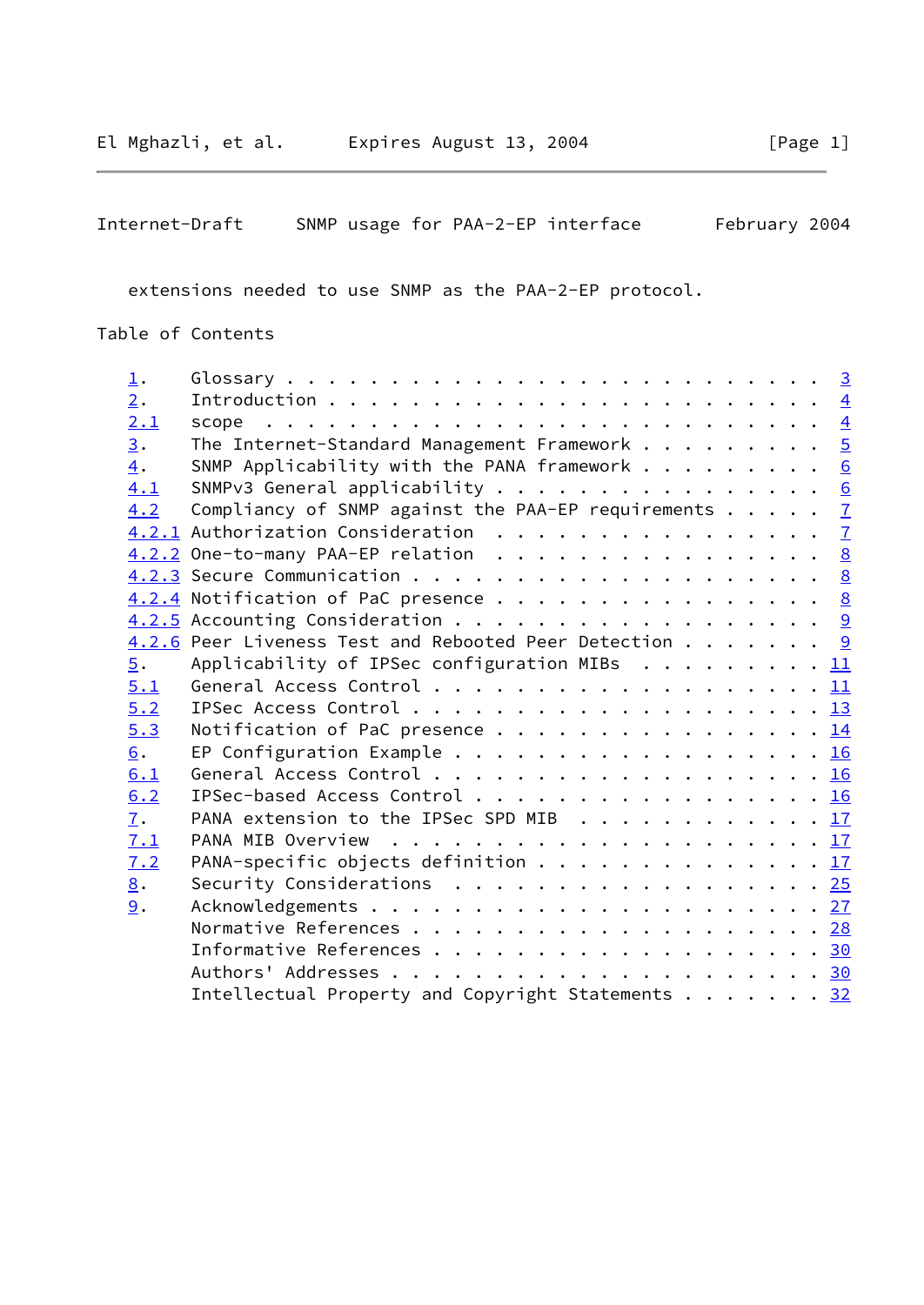| El Mghazli, et al. | Expires August 13, 2004 |  |  |
|--------------------|-------------------------|--|--|
|                    |                         |  |  |

<span id="page-2-1"></span>Internet-Draft SNMP usage for PAA-2-EP interface February 2004

## <span id="page-2-0"></span>[1](#page-2-0). Glossary

PANA: Protocol for Carrying Authentication for Network Access.

- PaC (PANA Client): The client side of the protocol that resides in the host device, which is responsible for providing the credentials to prove its identity for network access authorization.
- DI (Device Identifier): The identifier used by the network as a handle to control and police the network access of a client. Depending on the access technology, this identifier might contain any of IP address, link- layer address, switch port number, etc. of a connected device.
- PAA (PANA Authentication Agent): The access network side entity of the protocol whose responsibility is to verify the credentials provided by a PANA client and grant network access service to the device associated with the client and identified by a DI.
- EP (Enforcement Point): A node on the access network where per-packet enforcement policies (i.e., filters) are applied on the inbound and outbound traffic of client devices. Information such as DI and (optionally) cryptographic keys are provided by PAA per client for constructing filters on the EP.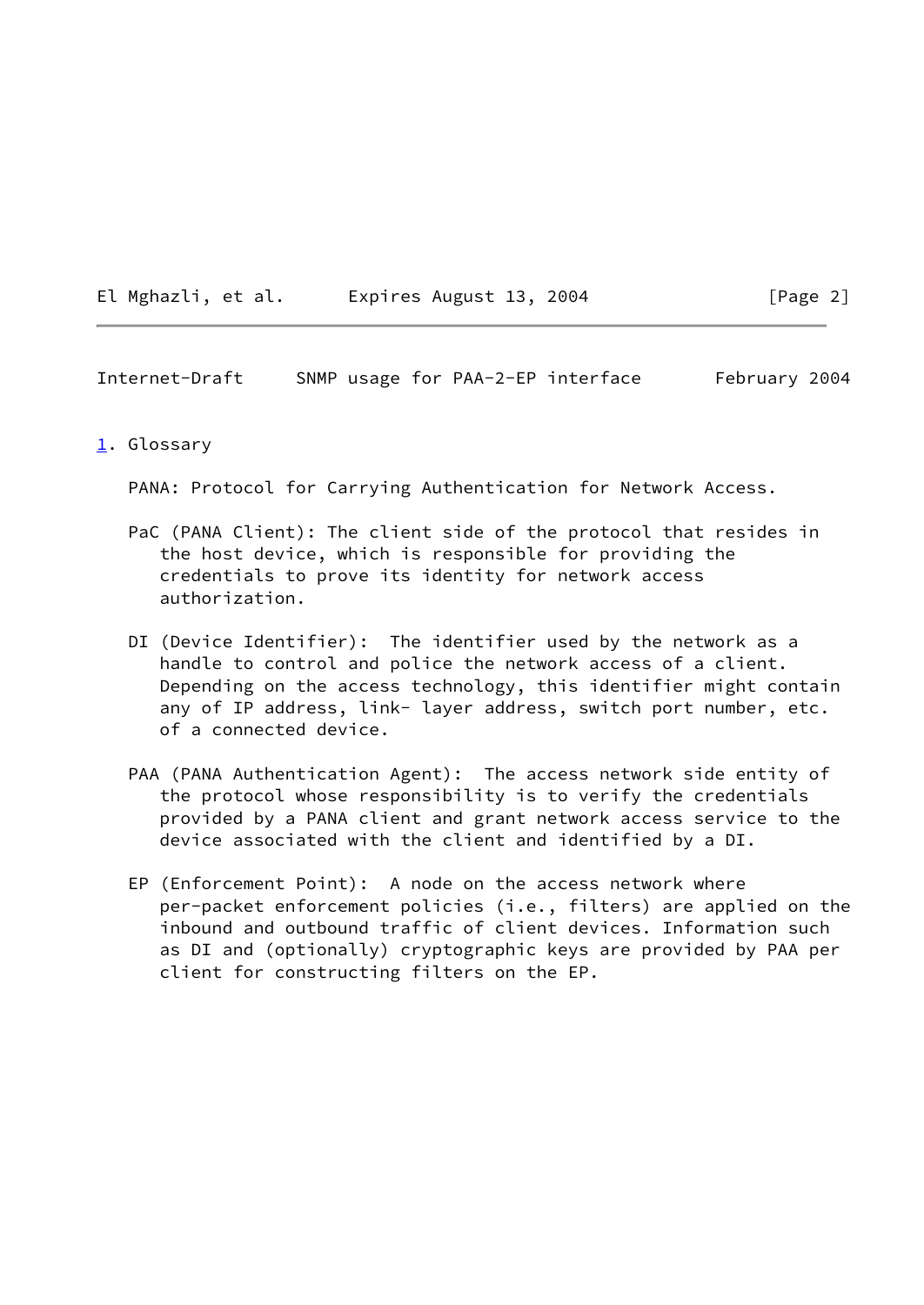## El Mghazli, et al. Expires August 13, 2004 [Page 3]

<span id="page-3-1"></span>Internet-Draft SNMP usage for PAA-2-EP interface February 2004

## <span id="page-3-0"></span>[2](#page-3-0). Introduction

 Client access authentication should be followed by access control to make sure only authenticated and authorized clients can send and receive IP packets via access network. Access control can involve setting access control lists on the enforcement points. Identification of clients, which are authorized to access the network, is done by the PANA protocol exchange.

 PANA does not assume that the PAA is always co-located with the EP(s). Network access enforcement can be provided by one or more nodes on the same IP subnet as the client (e.g., multiple routers). When the PAA and the EP(s) are separated, there needs to be another transport for client provisioning. This PAA-2-EP transport is needed to create access control lists to allow authenticated and authorized clients' traffic through the EPs.

 The present document provides the necessary information and extensions needed to use SNMP as the PAA-2-EP protocol.

#### <span id="page-3-2"></span>[2.1](#page-3-2) scope

The next [section 3](#page-4-0) gives references for the SNMP framework.

Then [section 4](#page-5-0) provides a general statement with regards to the applicability of SNMP as the PAA-2-EP protocol.

IPSec MIB modules were found to have general applicability and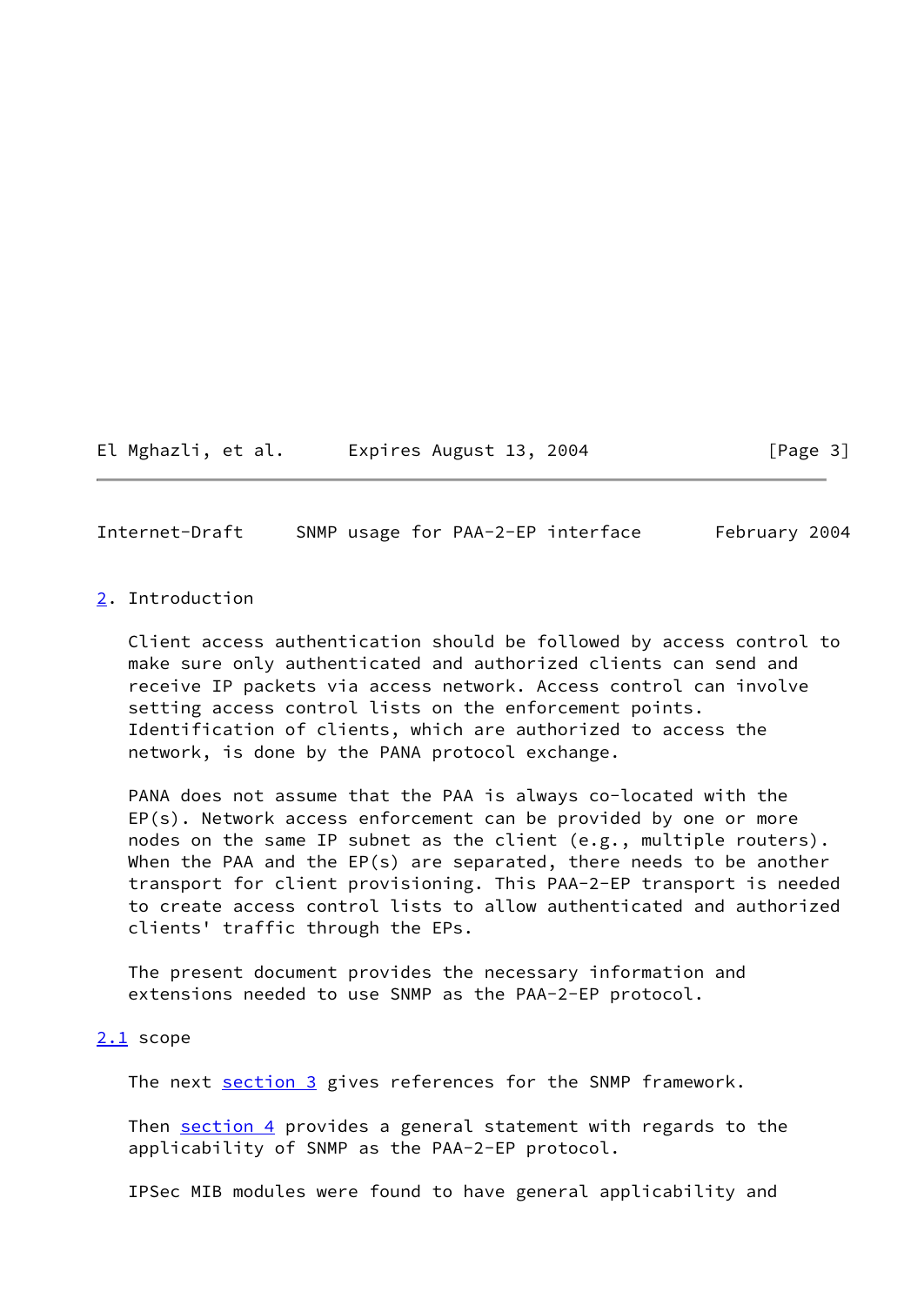varying levels of re-usability for PANA EP configuration using SNMP. [Section 5](#page-11-0) details the applicability of this MIB set to the EP configuration.

 [Section 6](#page-17-0) provides usage examples of these MIB modules in the context of PANA.

[Section 7](#page-18-0) defines some additional PANA-specific objects that extend the IPSec-SPD-MIB module in order to entirely satisfy the PAA-2-EP interface requirements.

Finally, [section 8](#page-27-0) addresses the security considerations.

El Mghazli, et al. Expires August 13, 2004 [Page 4]

<span id="page-4-1"></span>Internet-Draft SNMP usage for PAA-2-EP interface February 2004

<span id="page-4-0"></span>[3](#page-4-0). The Internet-Standard Management Framework

 For a detailed overview of the documents that describe the current Internet-Standard Management Framework, please refer to [section](https://datatracker.ietf.org/doc/pdf/rfc3410#section-7) 7 of RFC 3410 [\[RFC3410](https://datatracker.ietf.org/doc/pdf/rfc3410)].

 Managed objects are accessed via a virtual information store, termed the Management Information Base or MIB. MIB objects are generally accessed through the Simple Network Management Protocol (SNMP). Objects in the MIB are defined using the mechanisms defined in the Structure of Management Information (SMI). This memo specifies a MIB module that is compliant to the SMIv2, which is described in STD 58, [RFC 2578](https://datatracker.ietf.org/doc/pdf/rfc2578) [\[RFC2578](https://datatracker.ietf.org/doc/pdf/rfc2578)], STD 58, [RFC 2579 \[RFC2579](https://datatracker.ietf.org/doc/pdf/rfc2579)] and STD 58, [RFC 2580](https://datatracker.ietf.org/doc/pdf/rfc2580)  $[REC2580]$ .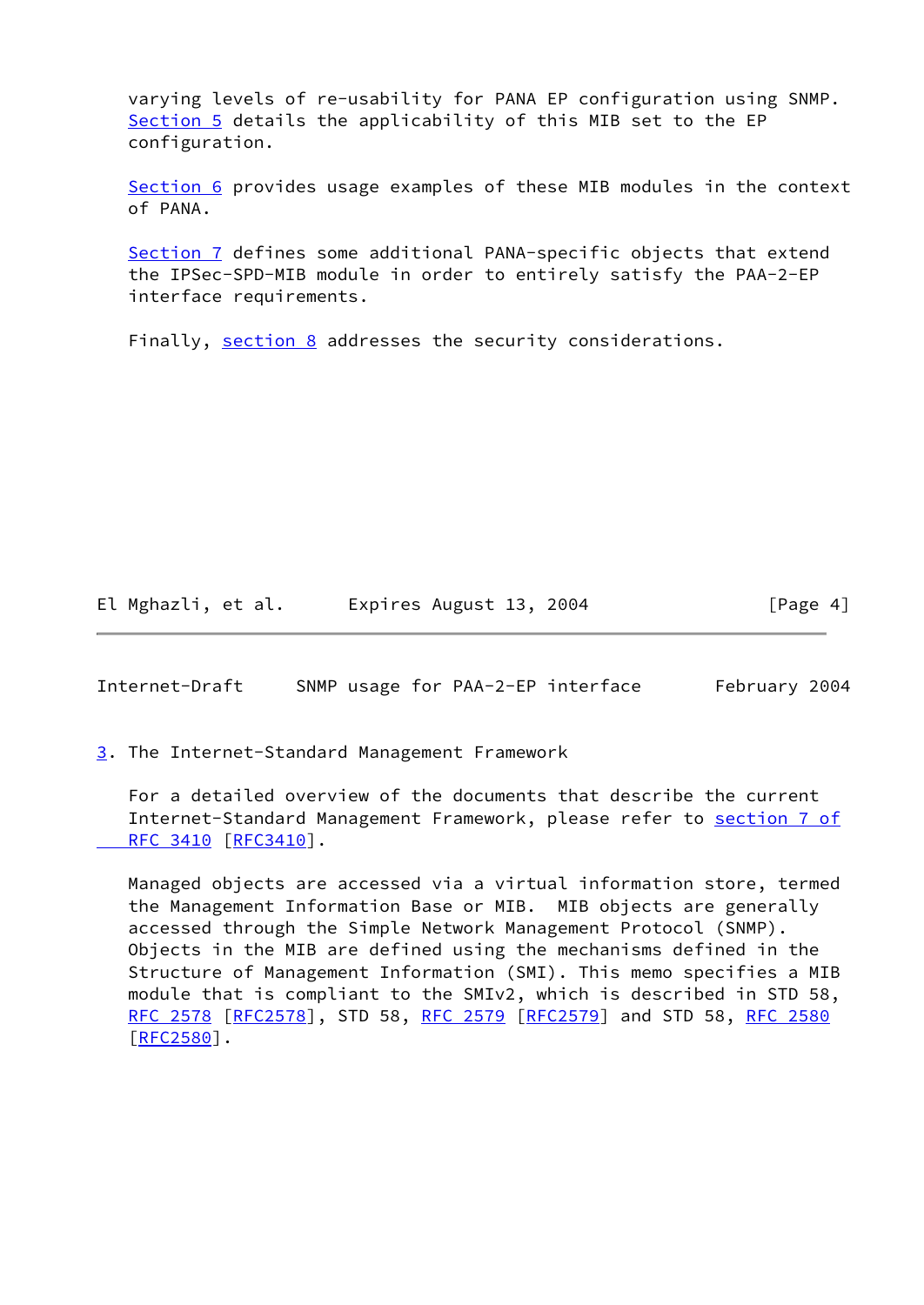El Mghazli, et al. Expires August 13, 2004 [Page 5]

<span id="page-5-1"></span>Internet-Draft SNMP usage for PAA-2-EP interface February 2004

<span id="page-5-0"></span>[4](#page-5-0). SNMP Applicability with the PANA framework

 This section provides a general statement with regards to the applicability of SNMP as the PAA-2-EP protocol. This analysis of SNMP is specific to SNMPv3, which provides the security required for PANA usage. SNMPv1 and SNMPv2c would be inappropriate for PANA since they have been declared Historic, and because their messages have only trivial security.

<span id="page-5-2"></span>[4.1](#page-5-2) SNMPv3 General applicability

 The primary advantages of SNMPv3 are that it is a mature, well understood protocol, currently deployed in various scenarios, with mature toolsets available for SNMP managers and agents.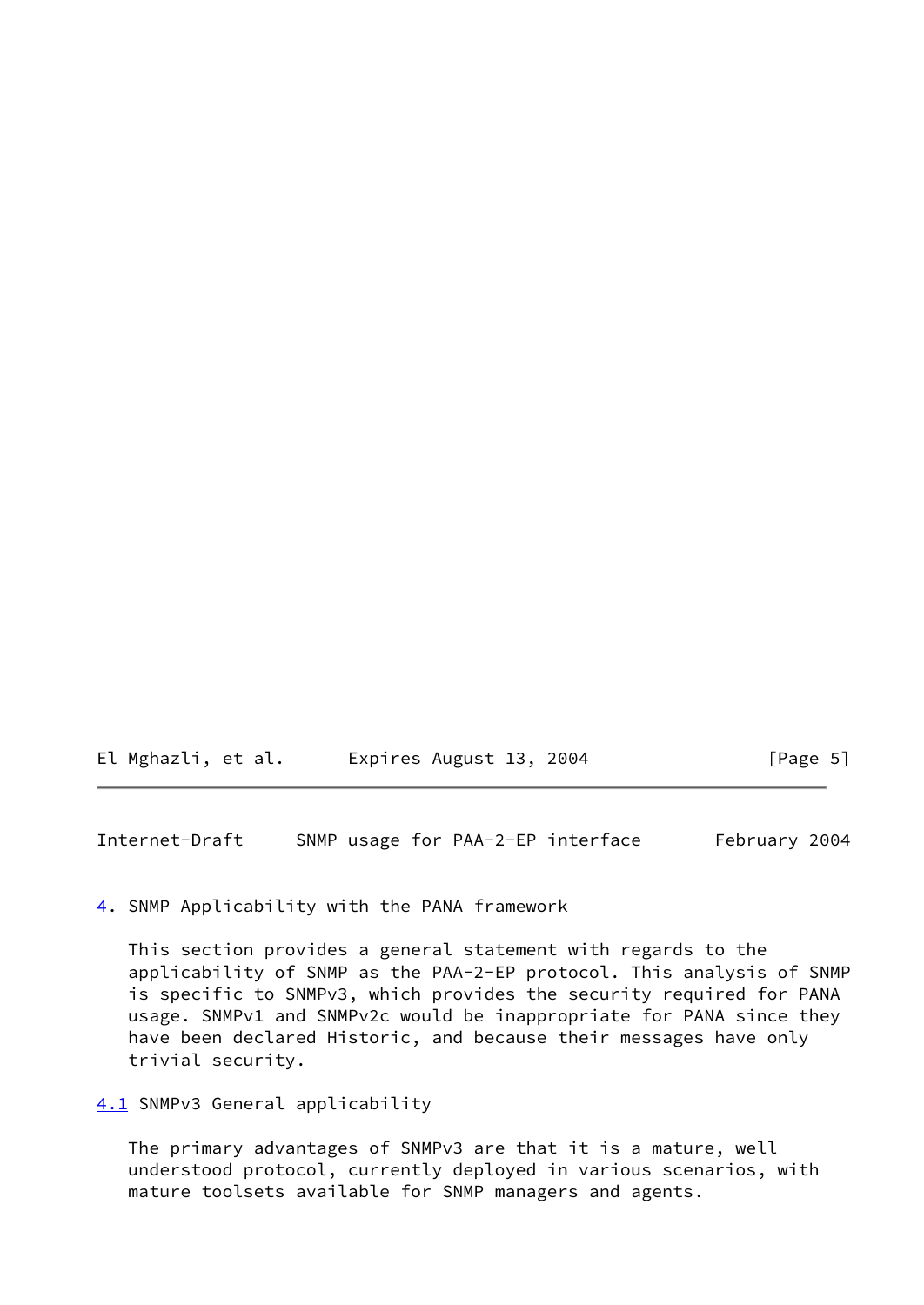Application intelligence is captured in MIB modules, rather than in the messaging protocol. MIB modules define a data model of the information that can be collected and configured for a managed functionality. The SNMP messaging protocol transports the data in a standardized format without needing to understand the semantics of the data being transferred. The endpoints of the communication understand the semantics of the data.

Partly due to the lack of security in SNMPv1 and SNMPv2c, and partly due to variations in configuration requirements across vendors, few MIB modules have been developed that enable standardized configuration of managed devices across vendors. Since monitoring can be done using only a least-common-denominator subset of information across vendors, many MIB modules have been developed to provide standardized monitoring of managed devices. As a result, SNMP has been used primarily for monitoring rather than for configuring network nodes.

 SNMPv3 builds upon the design of widely-deployed SNMPv1 and SNMPv2c versions. Specifically, SNMPv3 shares the separation of data modeling (MIBs) from the protocol to transfer data, so all existing MIBs can be used with SNMPv3. SNMPv3 also uses the SMIv2 standard, and it shares operations and transport with SNMPv2c. The major difference between SNMPv3 and earlier versions is the addition of strong message security and controlled access to data.

SNMPv3 uses the architecture detailed in [\[RFC3411](https://datatracker.ietf.org/doc/pdf/rfc3411)], where all SNMP entities are capable of performing certain functions, such as the generation of requests, response to requests, the generation of asynchronous notifications, the receipt of notifications, and the proxy-forwarding of SNMP messages. SNMP is used to read and manipulate virtual databases of managed-application-specific operational parameters and statistics, which are defined in MIB

| El Mghazli, et al. | Expires August 13, 2004 | [Page 6] |
|--------------------|-------------------------|----------|
|--------------------|-------------------------|----------|

<span id="page-6-1"></span>Internet-Draft SNMP usage for PAA-2-EP interface February 2004

modules.

<span id="page-6-0"></span>[4.2](#page-6-0) Compliancy of SNMP against the PAA-EP requirements

 [I-D.yacine-pana-paa2ep-prot-eval] gives further details about the choice of SNMP as the PAA-2-EP protocol.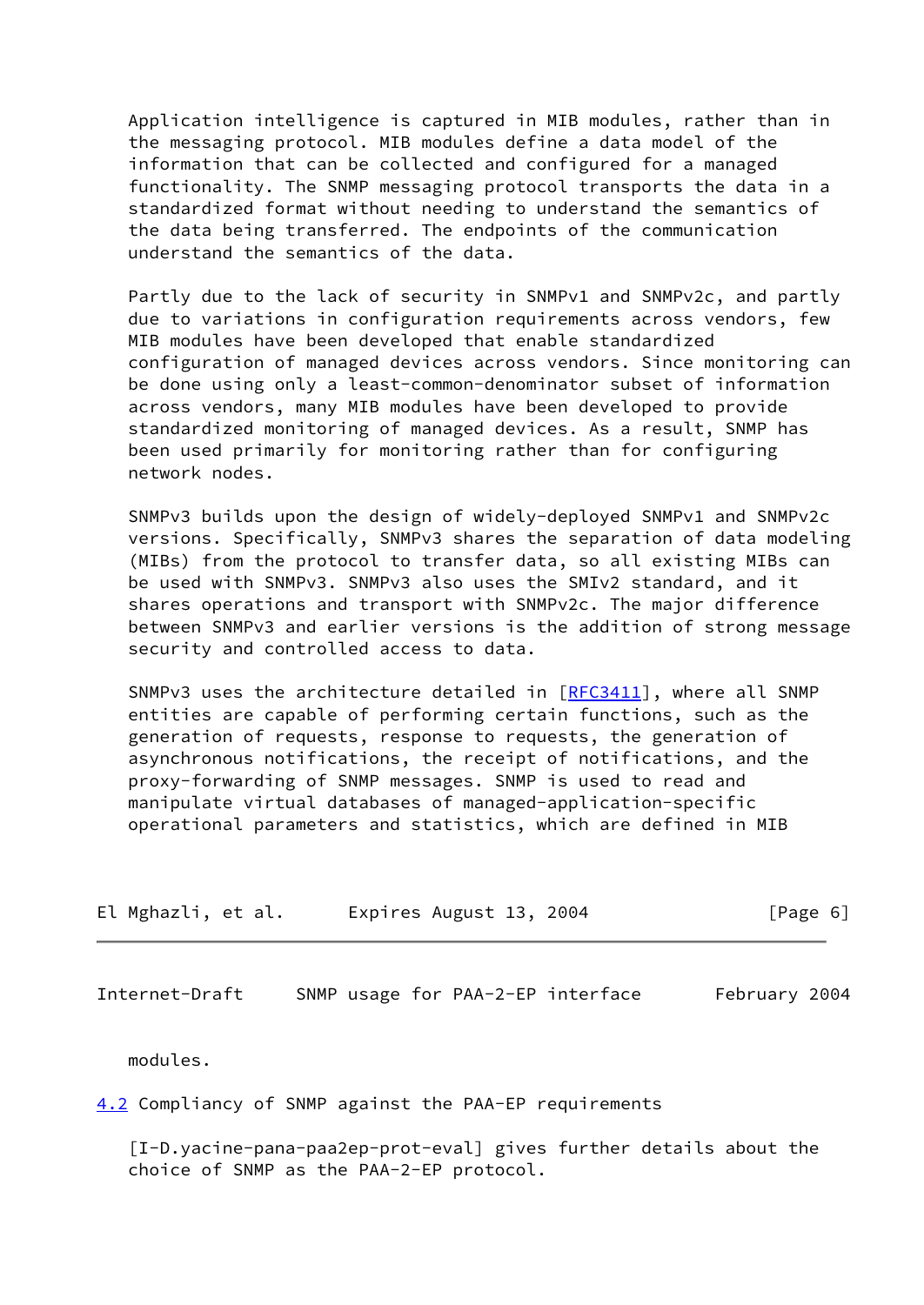The following section illustrate how all the PAA-2-EP protocol requirements are fully supported by SNMP:

### <span id="page-7-0"></span>[4.2.1](#page-7-0) Authorization Consideration

 This section discusses PAA-EP communication in terms of authorization aspects.

 Filter Rule Installation: Filtering rules to be installed on EP generally include a device- identifier of PaC, and also cryptographic keying material (such as keys, key pairs, and initialization values) when needed. The keying material is needed when attackers can eavesdrop and spoof on the device identifiers easily. Each keying material is uniquely identified with a keying material name and has a lifetime for key management purpose. The keying material is used with link-layer or network-layer ciphering to provide additional protection. In addition to the device identifier and keying material, other filter rules, such as the IP filter rules specified in NAS-Filter-Rule AVPs carried in Diameter EAP application  $[I-D.iett-aaa-eap]$  may be installed on EP.

 Using SNMP to configure the EPs, one can re-use existing MIBs, this is detailed in [section 5.](#page-11-0) Additional PANA-specific objects may be needed and are defined in [section 7.](#page-18-0)

 Authorization Based on Maximum Amount of Units : In addition to filter rules, there is another type of authorization parameter in which the maximum amount of units is specified as an authorization parameter. The type of units can be time (e.g., authorization lifetime), volume (e.g., the number of incoming and/or outgoing packets and/or bytes), service specific or money depending on the type of service event [\[I-D.ietf-aaa-diameter-cc](#page-33-1)].

 There are two possible methods to support this type of authorization model: polling and notification. In the polling model, the PAA (most probably) periodically sends its EP(s) queries on the current amount of units used by each PaC. In the notification model, the PAA sends the maximum amount units to EP(s) when a PaC is successfully authenticated and authorized, and waits notification events from EP(s). The notification events are sent by EP(s) when each PaC has spent the maximum amount of units.

El Mghazli, et al. Expires August 13, 2004 [Page 7]

<span id="page-7-1"></span>Internet-Draft SNMP usage for PAA-2-EP interface February 2004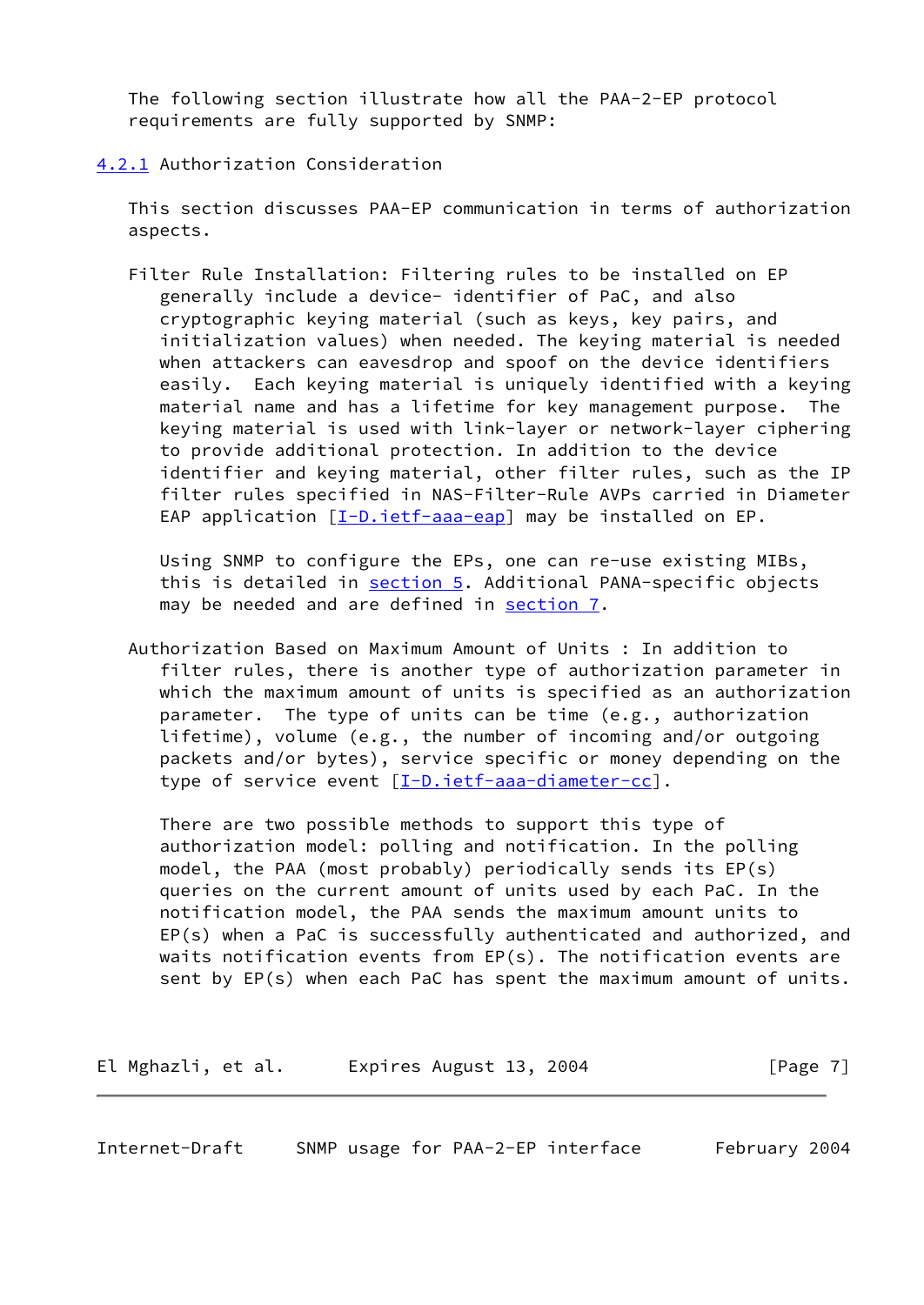With the use of SNMPv3 as the PAA- EP protocol, the polling and notification models are supported by SNMP get and trap operations, respectively. In general, the polling model is less scalable than the notification model as the number of PaCs and/or EPs increases.

 On the other hand, the notification model based on SNMP trap is unreliable since SNMP Trap message is not responded. However, SNMP applications can be designed to add reliability to the trap operation, by sending SNMP query to the sender of the Trap message from PAA when a Trap message is received. Thus, the notification model should be used for supporting this type of authorization. This type of authorization might also require that the communicating pair of PAA and EP to detect a dead or rebooted peer in order to avoid possible inaccurate accounting. This aspect is discussed in [section 4.2.6](#page-9-2).

#### <span id="page-8-0"></span>[4.2.2](#page-8-0) One-to-many PAA-EP relation

 This means that there might be multiple EPs per PAA. The SNMP framework [[RFC3410](https://datatracker.ietf.org/doc/pdf/rfc3410)] clearly states that an SNMP manager (PAA) can communicate simultaneously with several agents (EPs).

### <span id="page-8-1"></span>[4.2.3](#page-8-1) Secure Communication

SNMPv3 includes the User-based Security Model [[RFC3414](https://datatracker.ietf.org/doc/pdf/rfc3414)], which defines three standardized methods for providing authentication, confidentiality, and integrity. Additionally, USM has specific built-in mechanisms for preventing replay attacks including unique protocol engine IDs, timers and counters per engine and time windows for the validity of messages.

See [section 8.](#page-27-0)

### <span id="page-8-2"></span>[4.2.4](#page-8-2) Notification of PaC presence

 PaC may also choose to start sending packets before getting authenticated. In that case, the network should detect this and the PAA must send an unsolicited PANA-Start-Request message to PaC. EP is the node that can detect such activity. In case they are separate, there needs to be an explicit message to prompt PAA.

 The PAA-2-EP protocol may allow the EP to notify a new PaC to the PAA. When SNMPv3 is used as the PAA-EP protocol, such a presence notification is done by using the SNMP trap operation. See [section](#page-15-0) [5.3](#page-15-0) for details on how new and existing SNMP objects provide this feature.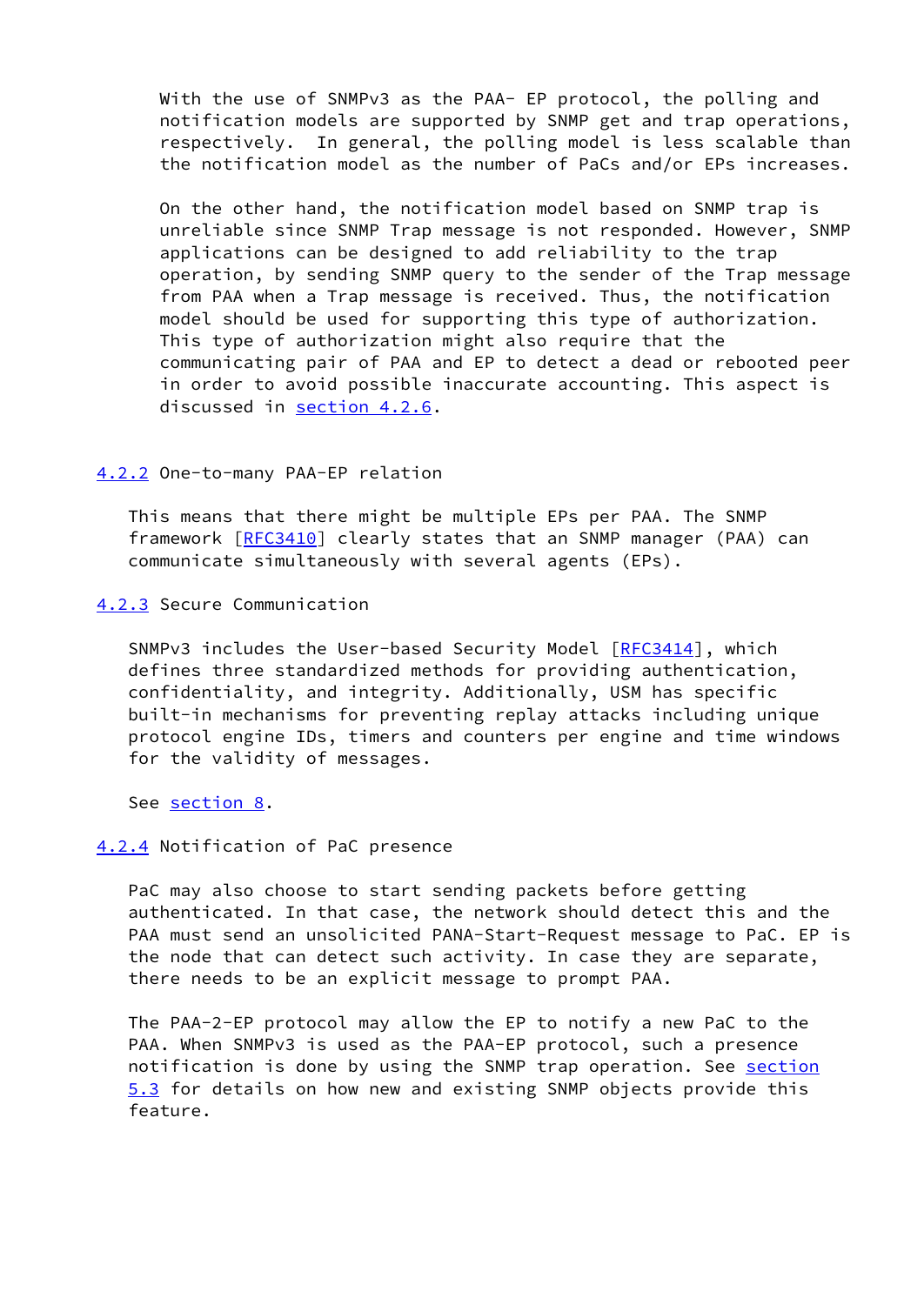<span id="page-9-1"></span>Internet-Draft SNMP usage for PAA-2-EP interface February 2004

### <span id="page-9-0"></span>[4.2.5](#page-9-0) Accounting Consideration

 Since authentication and authorization are closely related to accounting in many cases, accounting aspects need to be considered in the PAA-EP protocol. There are logically two models with regard to where the accounting client is located.

 In the first model, the accounting client is co-located with PAA. The PAA device acts as an accounting client of a AAA protocol. The PAA collects accounting information from the EP(s) it controls, and sends the gathered data to the accounting server by using the AAA protocol. In the case where accounting is performed in usage basis, i.e., the number of transmitted/received octets/packets, the PAA-EP protocol also needs to carry these usage data.

 In the second model, the accounting client is co-located with EP. In this model, the EP device acts as an accounting client of a AAA protocol. The EP obtains the authentication/authorization session identifier for each PaC from the PAA, where the authentication/ authorization session identifier is assigned by a AAA protocol running on the PAA, and sends the accounting information directly to the accounting server by using the AAA protocol, without sending the accounting information to the PAA.

 The authentication/authorization session identifier of a AAA protocol is used by the accounting server to associate accounting information with a particular authentication/authorization session to calculate bills. The authentication/authorization session identifier may or may not be the same as the PANA session identifier.

 Both models might need for the communicating pair of PAA and EP to detect a dead or rebooted peer to avoid possible inaccurate accounting. This aspect is discussed in **section 4.2.6**.

<span id="page-9-2"></span>[4.2.6](#page-9-2) Peer Liveness Test and Rebooted Peer Detection

 PAA-EP protocol implementations need to be stateful when considering the authorization and accounting aspects as described in the previous sections. The stateful nature provides the functionality to detect a dead or rebooted peer in a timely fashion. On the other hand, this does not mean that the PAA-EP protocol itself needs to be stateful. For example, an SNMP entity (i.e., an SNMP engine plus SNMP applications) can generate SNMP queries on a particular MIB at an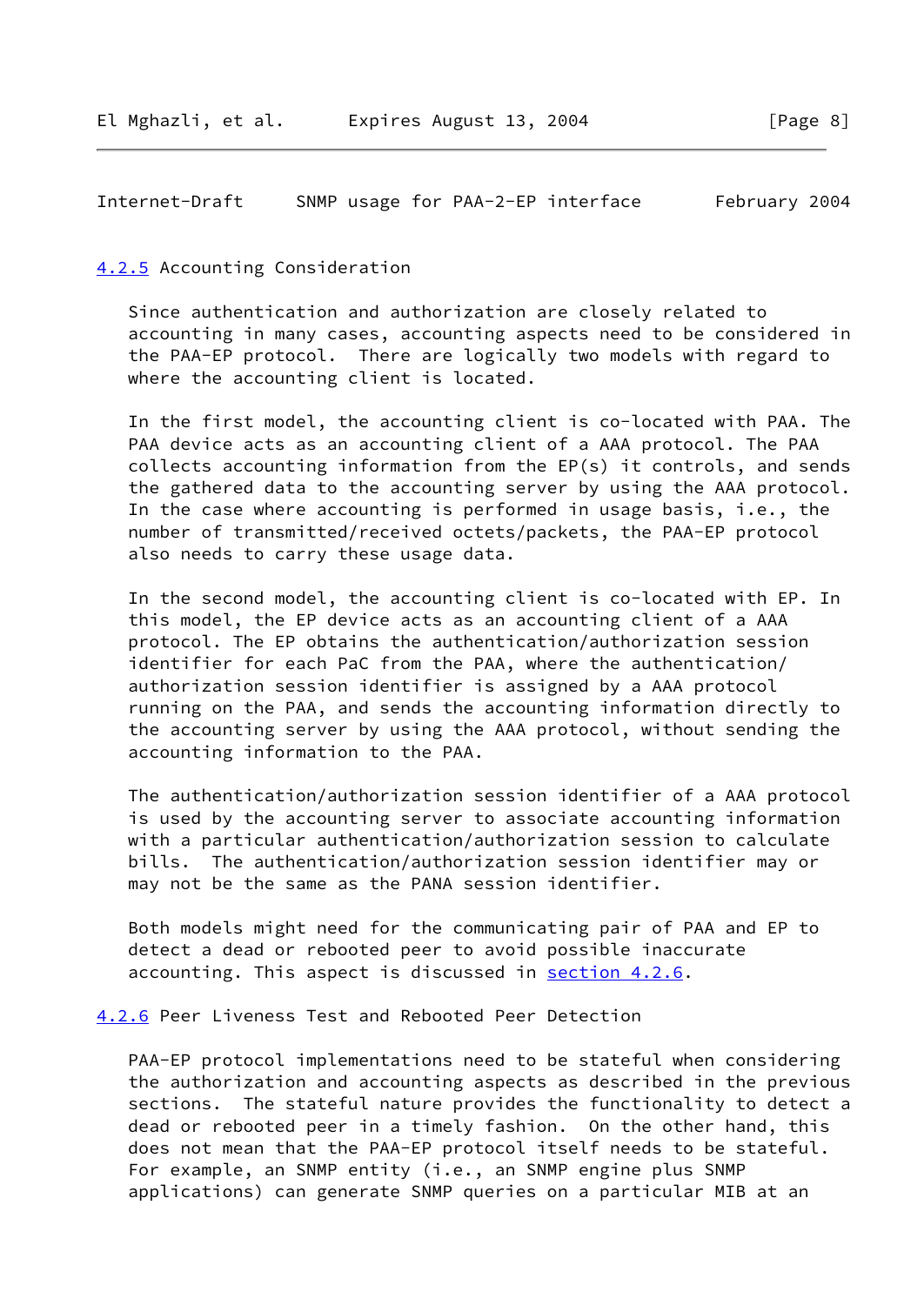interval shorter enough to perform peer liveness test and rebooted peer detection.

 Also, the peer liveness test and rebooted peer detection need to be performed securely.

El Mghazli, et al. Expires August 13, 2004 [Page 9]

Internet-Draft SNMP usage for PAA-2-EP interface February 2004

When SNMPv3 is used as the PAA-EP protocol, the SNMP management framework supports snmpEngineBoots MIB [\[RFC3411](https://datatracker.ietf.org/doc/pdf/rfc3411)]. By periodically sending SNMP query to the peer to check the current value of this MIB with the use of SNMP Security Subsystem, it is possible for an SNMP entity to securely perform peer liveness test and rebooted peer detection between PAA and EP.

 When a PAA finds a dead or rebooted EP, the PAA should immediately terminate PANA sessions for PaCs that are authorized for access through the EP.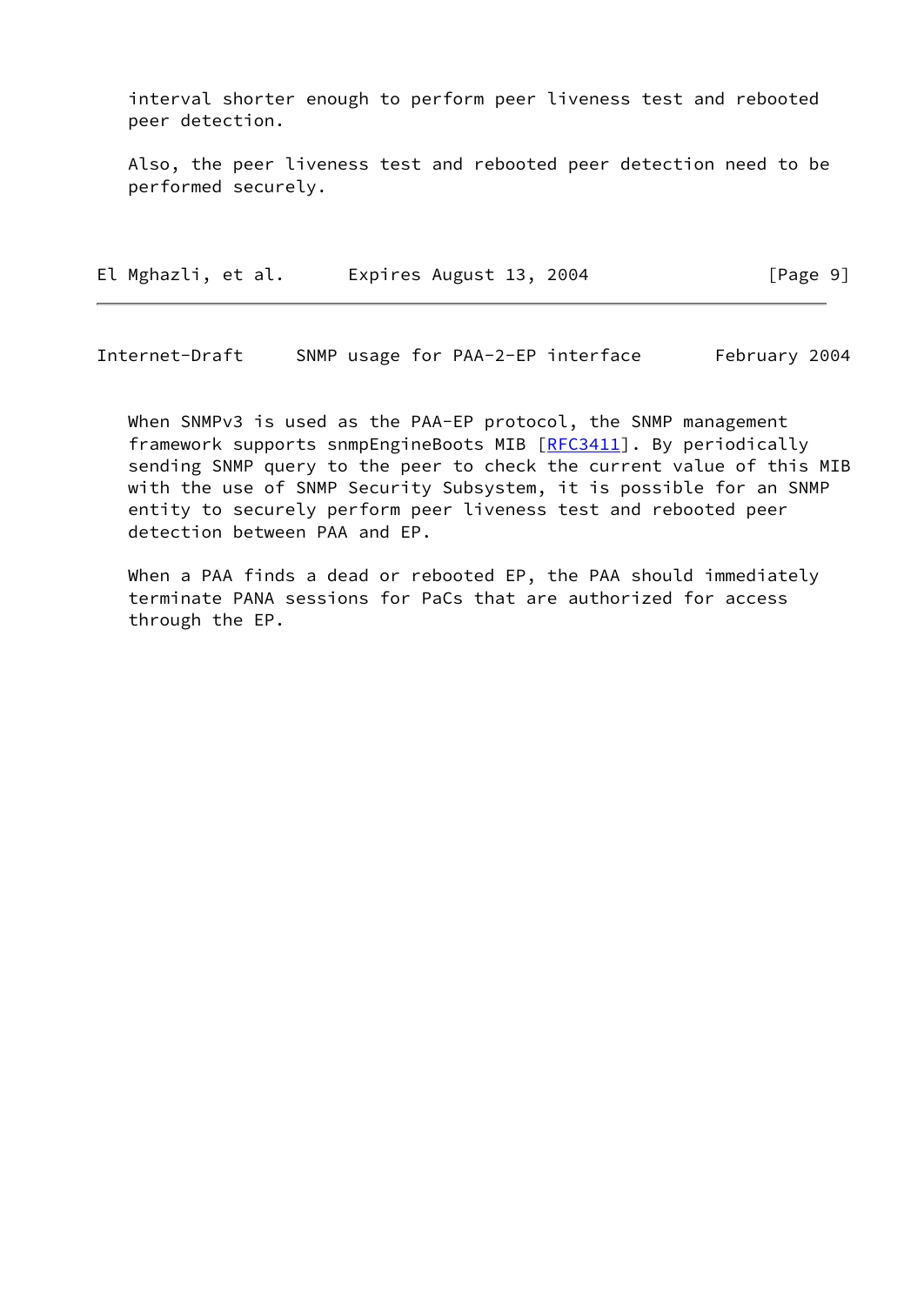El Mghazli, et al. Expires August 13, 2004 [Page 10]

<span id="page-11-1"></span>Internet-Draft SNMP usage for PAA-2-EP interface February 2004

<span id="page-11-0"></span>[5](#page-11-0). Applicability of IPSec configuration MIBs

 This section details the applicability of existing IPSec configuration MIB modules to the EP configuration. These were found to have general applicability and a fair level of re-usability for PANA EP configuration:

 IPSec Security Policy Database (SPD) MIB [\[I-D.ietf-ipsp-ipsec-conf-mib](#page-31-0)]:

 This document defines a MIB module for configuration of an IPsec SPD. No IPsec or IKE specific actions are defined within this document.

IPSec IKE Action MIB [\[I-D.ietf-ipsp-ikeaction-mib](#page-31-1)]:

 This document defines a MIB module for configuration of an IKE action within the IPsec security policy database (SPD).

 The IPSec Configuration MIBs set does not define MIB modules for monitoring the state of an IPsec device. Neither it does define MIB modules for configuring other policy related actions. The purpose of these MIBs is to allow administrators to be able to configure policy with respect to the IPsec [[RFC2401](https://datatracker.ietf.org/doc/pdf/rfc2401)]/IKE [\[RFC2409](https://datatracker.ietf.org/doc/pdf/rfc2409)] protocols.

<span id="page-11-2"></span>[5.1](#page-11-2) General Access Control

 The PAA must provision its EPs with DI-based filters in order to control and police the network access of a PaC. According to the definition of the Device Identifier in  $[I-D.iet f-pana-requirements]$ ,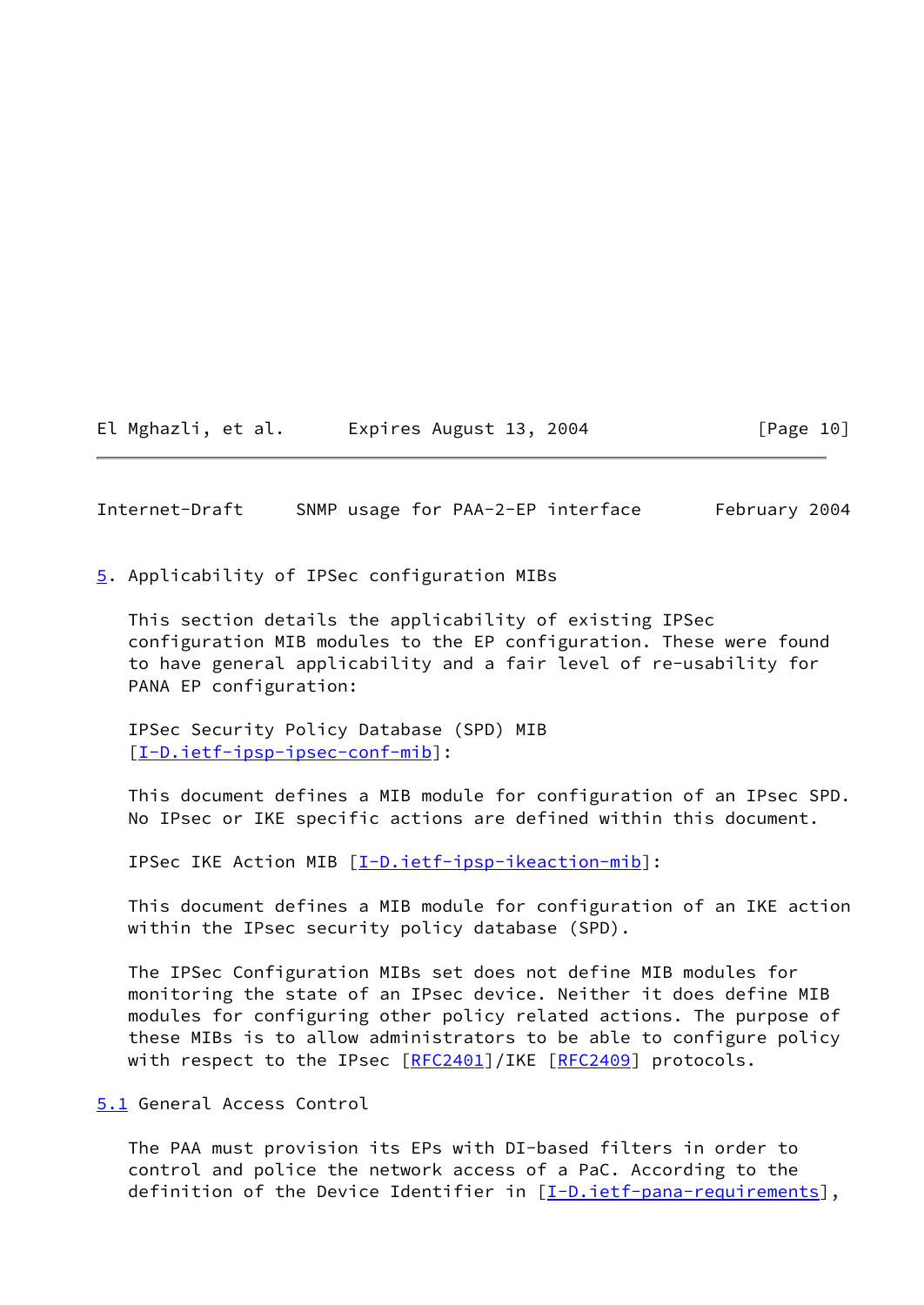such filters - depending on the access technology - might contain any of IP address or link-layer address of a connected device. See [section 4.2.1](#page-7-0) for further considerations.

 Do note also that keying material might be provisioned for the particular case where access control is performed using IPSec [\[I-D.ietf-pana-ipsec](#page-15-1)]. This particular case is detailed in next [section 5.2](#page-13-0).

 The IPSec SPD MIB module is designed to configure an IPsec security policy database in a policy and rule oriented fashion. This module is divided into 3 portions (Rules, Filters, Actions). Specifically, the SPD MIB provides a generic mechanism for performing packet processing based on a rule set.

 The policy-based packet filtering and the corresponding execution of actions is of a more general nature than for IPsec configuration only, such as for configuration of a firewall. Rules within the IPSec Configuration MIB are generic and simply bind a filter to an action.

| El Mghazli, et al. | Expires August 13, 2004 | [Page 11] |
|--------------------|-------------------------|-----------|
|--------------------|-------------------------|-----------|

Internet-Draft SNMP usage for PAA-2-EP interface February 2004

 Filters provided within the IPSec MIB itself are numerous and fairly complete for most common packet filtering usage but externally defined filters are supported.

-- Ipv4/v6 address-based filter

 For Ipv4/v6 address-based filters provisioning, the IPSec SPD MIB module (SPD-MIB) provides means to filter the traffic based on the IP header information. SPD-MIB "spdIpHeaderFilter" table provides such facilities: one can define the various tests that are used when evaluating a given IP packet. The various tests definable in this table are as follows:

 Source Address Match Destination Address Match Source Port Range Match Destination Port Range Match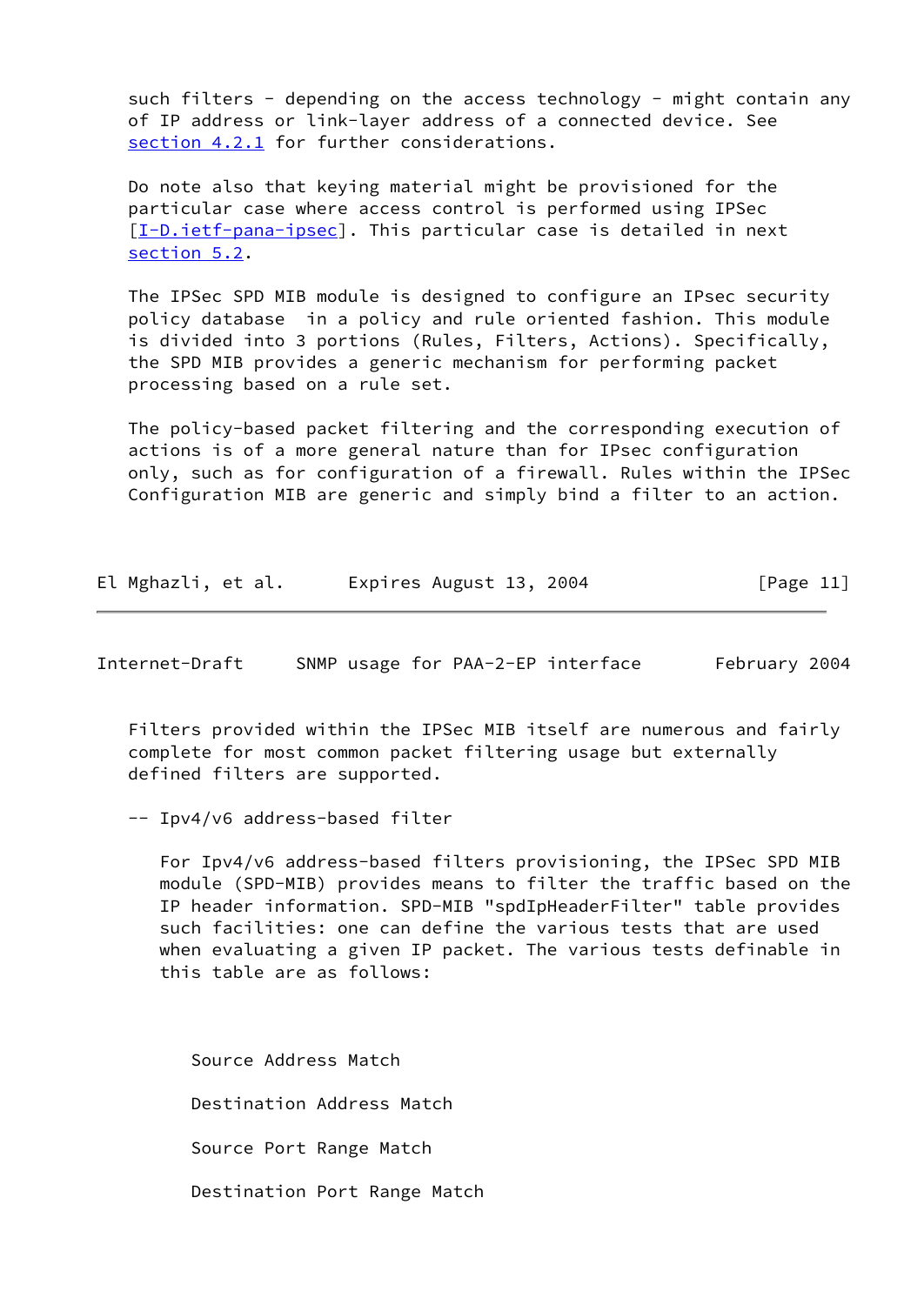Protocol Match

IPv6 Flow Label Match (Ipv6 only)

 The results of each test are ANDed together to produce the result of the entire filter.

-- L2 address-based filter

 For Layer 2 address-based classification, additional filters might be designed if needed. [Section 7](#page-18-0) defines a IEEE 802-based filter, which may be useful in appropriate access networks. The various tests definable in this table are as follows:

 Source Address (802) Match Destination Address (802) Match VlanId Match VlanTag Test

IEEE 802 EtherType Match

| El Mghazli, et al. | Expires August 13, 2004 | [Page 12] |
|--------------------|-------------------------|-----------|
|--------------------|-------------------------|-----------|

<span id="page-13-1"></span>Internet-Draft SNMP usage for PAA-2-EP interface February 2004

802.1 UserPriority Match

-- Static Actions

 The actions encapsulated within this module are basic drop/accept actions. These are sufficient to perform EP general access control at the EP.

<span id="page-13-0"></span>[5.2](#page-13-0) IPSec Access Control

 The PANA protocol authenticates the client and also establishes a PANA security association between the PANA client and PANA authentication agent at the end of successful authentication. The PANA authentication agent (PAA) indicates the results of the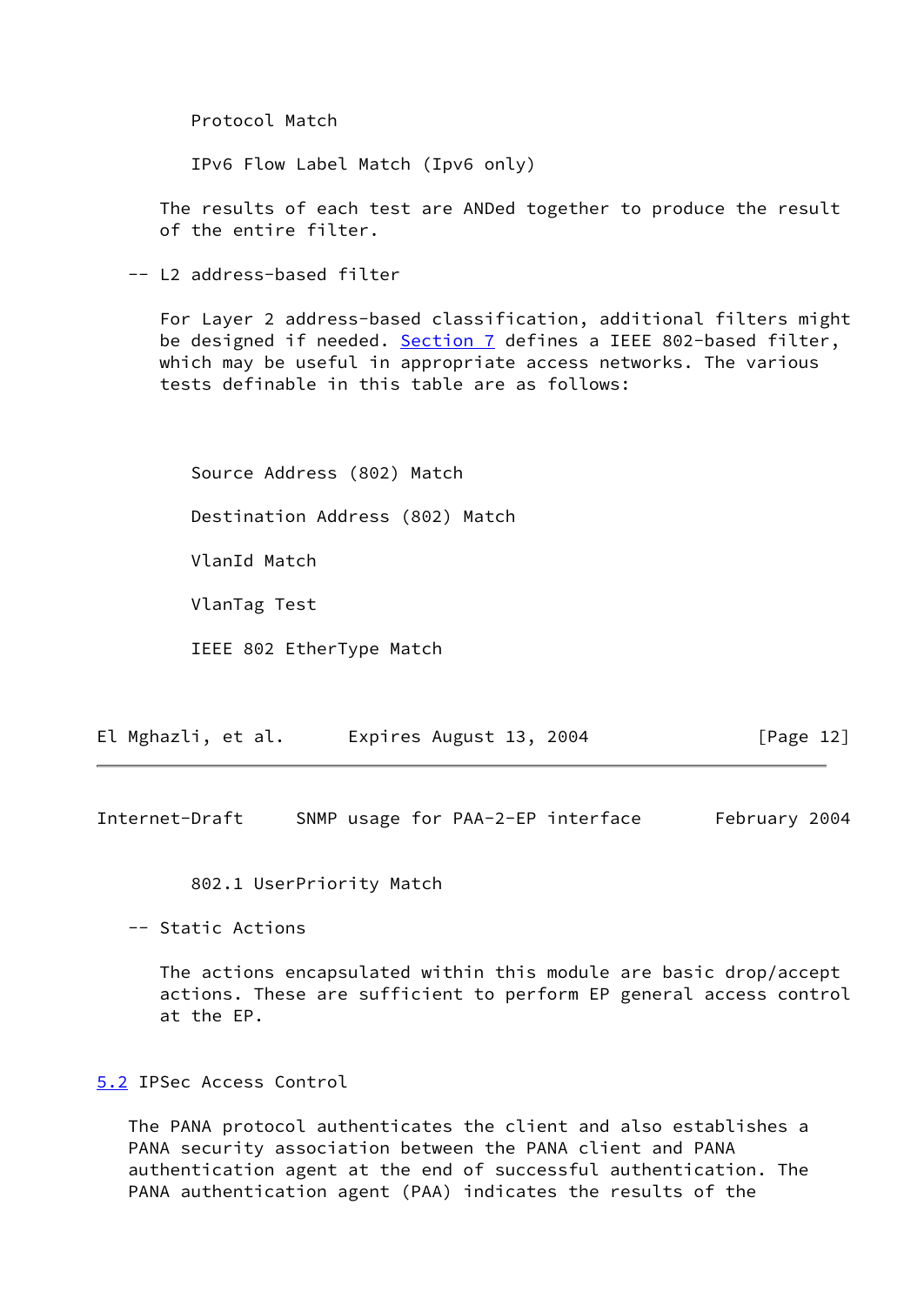authentication using the PANA-Bind-Request message wherein it can indicate the access control method enforced by the access network and the IP address of the corresponding EP.

 When IPSec is used to perform access control, the PANA protocol [\[I-D.ietf-pana-pana\]](#page-30-2) does not discuss any details of IPsec [[RFC2401\]](https://datatracker.ietf.org/doc/pdf/rfc2401) SA establishment. Indeed, [[I-D.ietf-pana-ipsec](#page-15-1)] discusses the details for establishing an IPsec security association between the PaC and the EP. When the IPsec SA is successfully established, it can be used to enforce access control and specifically used to prevent the service theft mentioned in [[I-D.ietf-pana-threats-eval\]](#page-31-2).

 In this particular context, one assumes that the following have already happened before the IPSec SA is established:

 PANA client (PaC) and PAA mutually authenticate each other using EAP methods that derive Master Session Key (MSK).

 PaC learns the IP address of the Enforcement point (EP) during the PANA exchange.

PaC learns that the network uses IPsec  $[REC2401]$  for securing the link between PaC and EP during the PANA exchange.

 PaC configures an IP address address before the PANA protocol begins.

 The IPSec IKE Action MIB module (IKEACTION-MIB) works within the framework of the IPsec Security Policy Database Configuration MIB (SPD-MIB). It can be referenced as an action by the SPD-MIB and is used to configure IKE negotiations between network devices. Hence, together with the SPD-MIB, the IKEACTION-MIB module enables the PAA to configure IPSEC-based access control at the EP.

| El Mghazli, et al. | Expires August 13, 2004 | [Page 13] |
|--------------------|-------------------------|-----------|
|--------------------|-------------------------|-----------|

<span id="page-14-0"></span>Internet-Draft SNMP usage for PAA-2-EP interface February 2004

 The PAA is then responsible to communicate to EP the following before IKE phase 1 exchange begins:

the IKE pre-shared key:

 To this end, the PAA must set a row in the IKE Credential Filter table of the IKEACTION-MIB. This table defines filters, which can be used to match credentials of IKE peers, where the credentials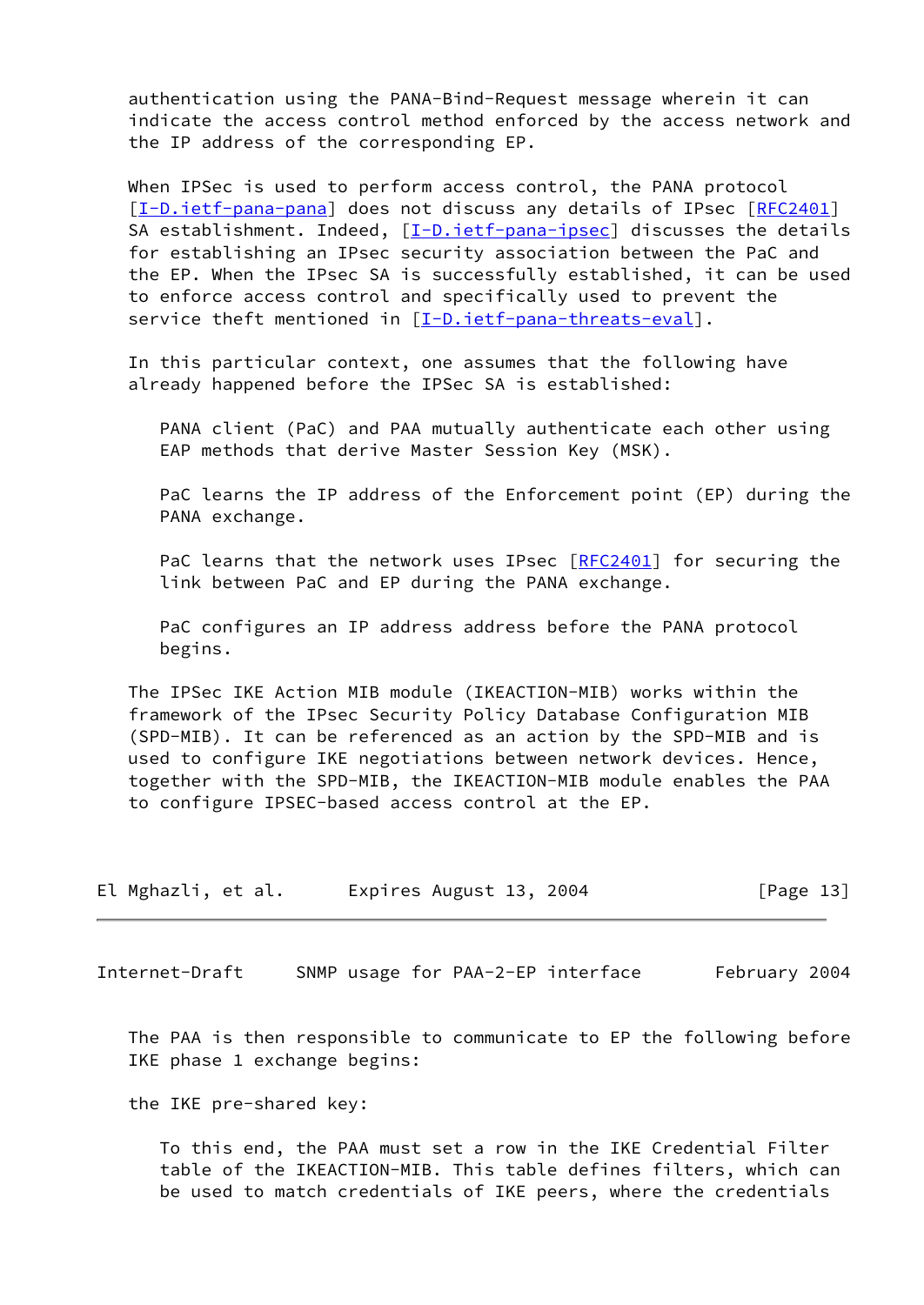in question have been obtained from an IKE phase 1 exchange. They may be X.509 certificates, Kerberos tickets, or Pre-shared keys, etc.

the IP address of the PaC

 An IP Header Filter of the SPD-MIB is used for configuring the SPD accordingly. See the previous [section 5.1](#page-11-2) for further details.

the PANA session ID (optionally)

<span id="page-15-1"></span> [I-D.ietf-pana-ipsec] states that aggressive mode must be supported. Pac and EP should use the PANA session ID (see [[I-D.ietf-pana-pana\]](#page-30-2)) as the payload of the ID\_KEY\_ID in aggressive mode for establishing the phase 1 SA. To this end, the PAA must use the IKE Peer Identity Filter table of the IKEACTION-MIB.

<span id="page-15-0"></span>[5.3](#page-15-0) Notification of PaC presence

 The SPD-MIB provides a means to notify to the SNMP manager (PAA) information on packets matching/not matching the filters of given rule. Such notification mechanisms and objects can be re-used for notifying the PAA that unauthorized packets are trying to pass through the EP.

[Section 7](#page-18-0) defines a new SNMP notification, which aims at satisfying this requirement. It re-uses existing notification variable objects pre-defined in the SPD MIB.

 This "New PaC" notification (panaNewPacNotification) is triggered when the the EP detects traffic coming from an unauthorized source. The objects sent must include ipspIPSourceType, ipspIPSourceAddress, ipspIPDestinationType, and ipspIPDestinationAddress objects to indicate the packet source and destination of the packet that triggered the action. Additionally, the ipspIPInterfaceType, ipspIPInterfaceAddress, and ipspPacketDirection objects are included to indicate which interface the action was executed in association with and if the packet was inbound or outbound through the endpoint.

El Mghazli, et al. Expires August 13, 2004 [Page 14]

Internet-Draft SNMP usage for PAA-2-EP interface February 2004

See  $[\underline{I-D.iett-ipsp-ipsec-conf-mib}]$  for further details.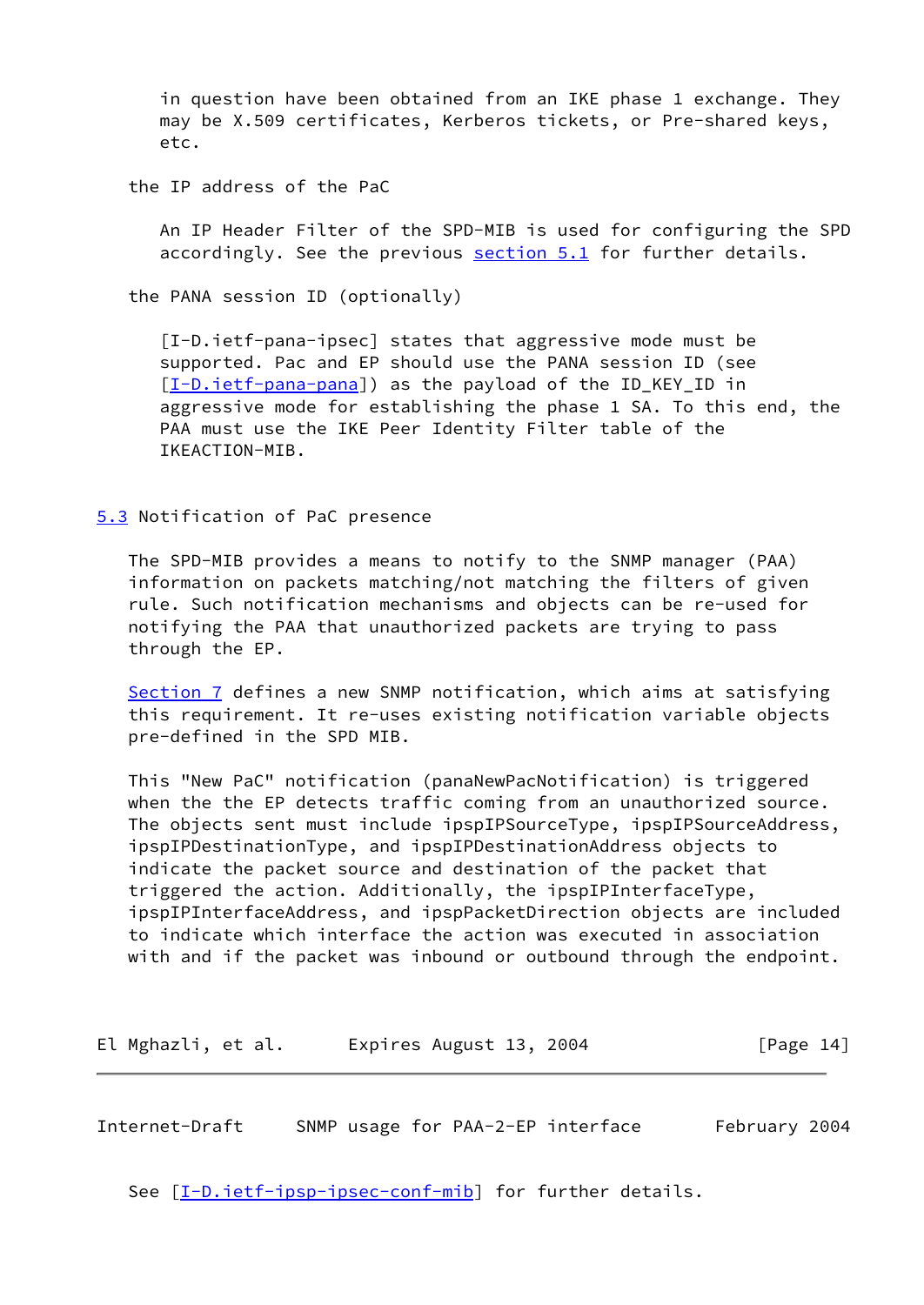El Mghazli, et al. Expires August 13, 2004 [Page 15]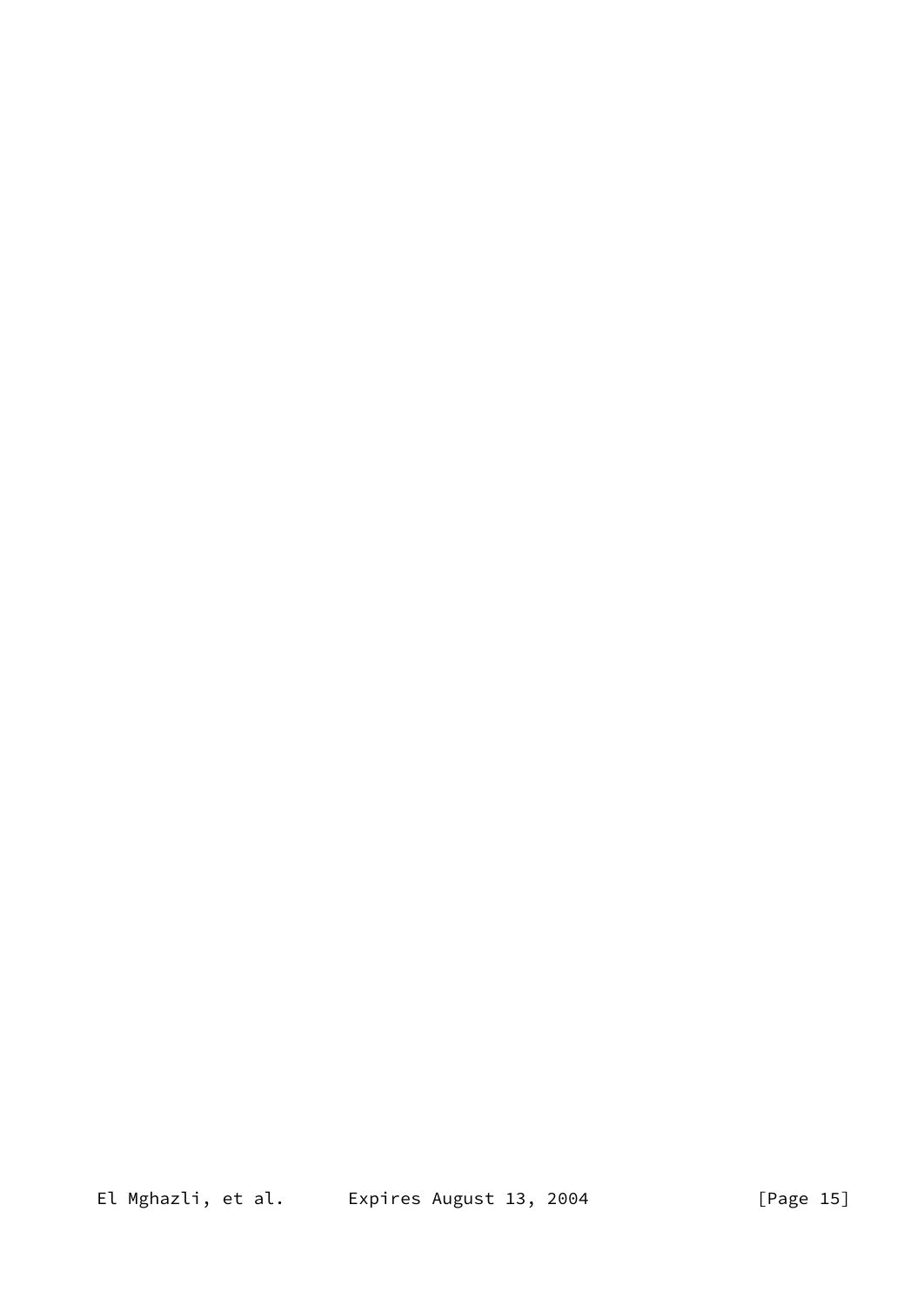<span id="page-17-1"></span>Internet-Draft SNMP usage for PAA-2-EP interface February 2004

<span id="page-17-0"></span>[6](#page-17-0). EP Configuration Example

<span id="page-17-2"></span>[6.1](#page-17-2) General Access Control

TBD.

<span id="page-17-3"></span>[6.2](#page-17-3) IPSec-based Access Control

TBD.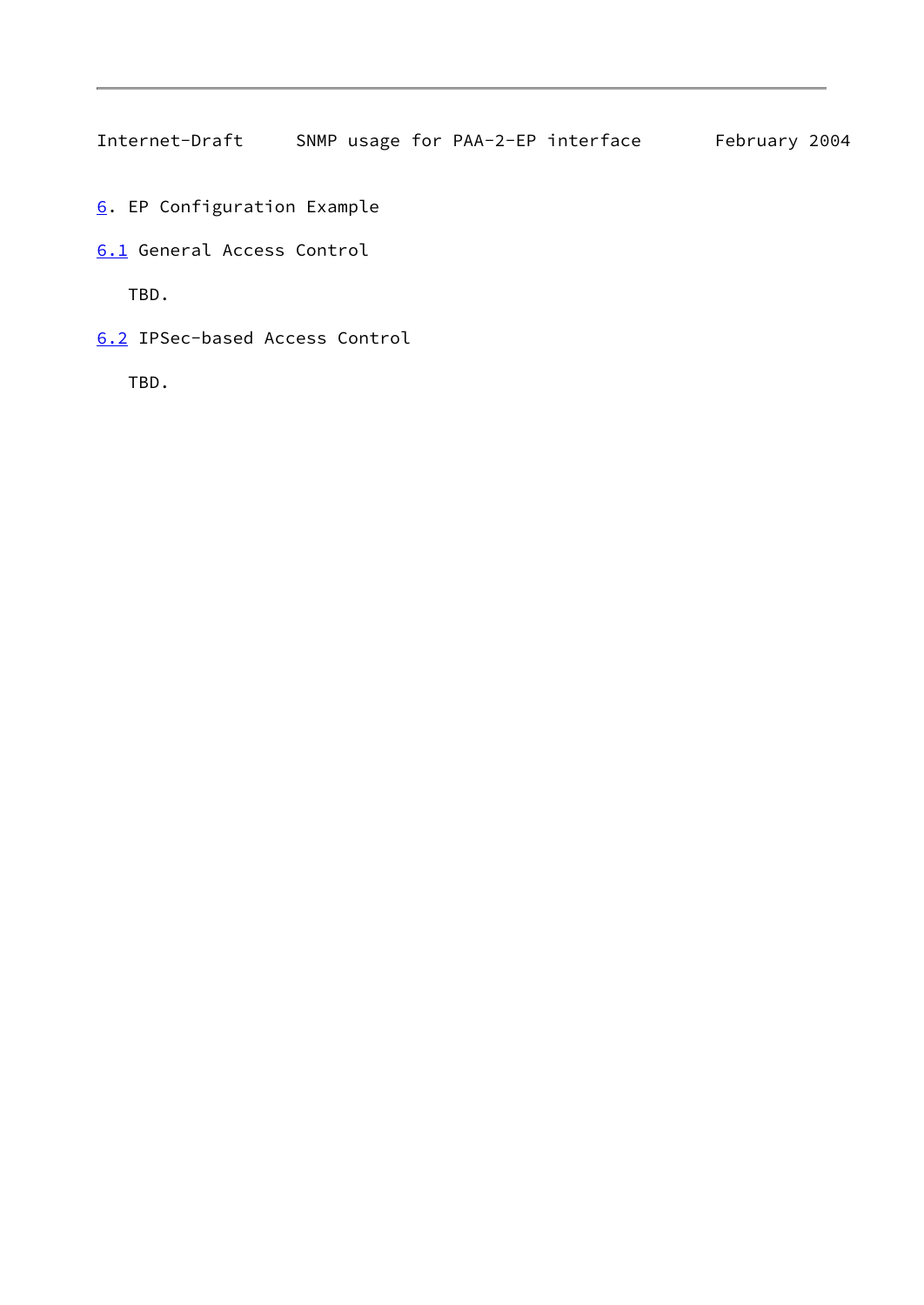<span id="page-18-1"></span>Internet-Draft SNMP usage for PAA-2-EP interface February 2004

<span id="page-18-0"></span>[7](#page-18-0). PANA extension to the IPSec SPD MIB

 Many existing IPSec MIB objects defined in the IPSec Configuration MIB modules can be efficiently re-used for the PANA-specific needs. This is detailed in [section 5.](#page-11-0)

 The following sections define additional PANA-specific objects that extend the IPSec MIB module in order to entirely satisfy the PAA-2-EP interface requirements.

#### <span id="page-18-2"></span>[7.1](#page-18-2) PANA MIB Overview

- . 802 filters
- . "New PaC" notification

<span id="page-18-3"></span>[7.2](#page-18-3) PANA-specific objects definition

PANA-MIB DEFINITIONS ::= BEGIN

IMPORTS

 MODULE-IDENTITY, OBJECT-TYPE, NOTIFICATION-TYPE, Integer32 FROM SNMPv2-SMI

 RowStatus, PhysAddress, StorageType, TimeStamp FROM SNMPv2-TC

 MODULE-COMPLIANCE, OBJECT-GROUP, NOTIFICATION-GROUP FROM SNMPv2-CONF

SnmpAdminString

FROM SNMP-FRAMEWORK-MIB

 spdMIB, spdActionExecuted, spdIPInterfaceType, spdIPInterfaceAddress, spdIPSourceType, spdIPSourceAddress, spdIPDestinationType,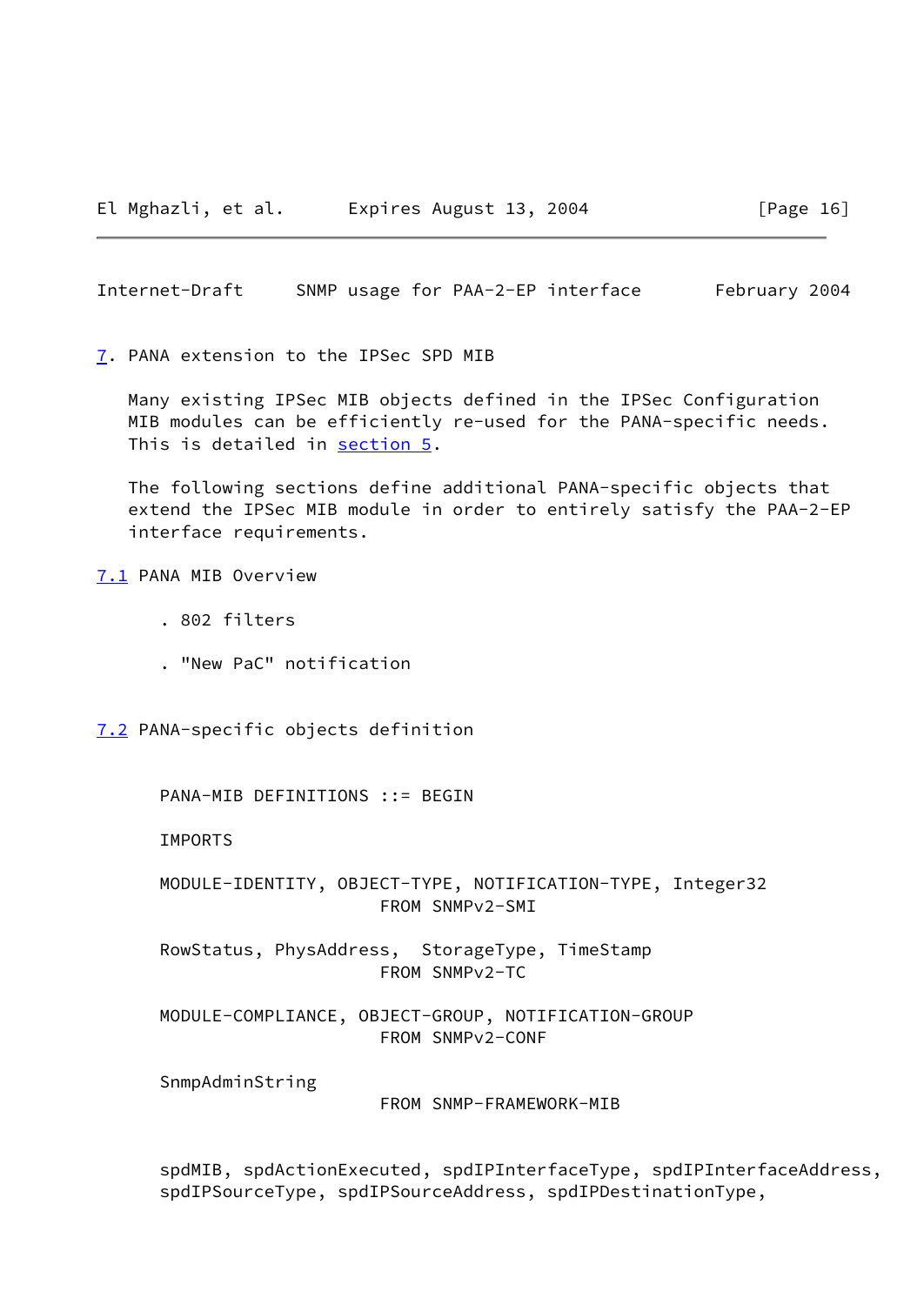spdIPDestinationAddress, spdPacketDirection FROM IPSEC-SPD-MIB;

```
 -- Module identity
```
 $--$ 

 panaMIB MODULE-IDENTITY LAST-UPDATED "200402050000Z" -- 05 February 2004

El Mghazli, et al. Expires August 13, 2004 [Page 17]

Internet-Draft SNMP usage for PAA-2-EP interface February 2004 ORGANIZATION "IETF PANA Working Group" CONTACT-INFO "Yacine El Mghazli Alcatel 91460 Marcoussis, France Phone: +33 1 69 63 41 87 Email: yacine.el\_mghazli@alcatel.fr" DESCRIPTION "The MIB module for defining additional PANA-specific objects to the IPSec SPD MIB. Copyright (C) The Internet Society (2003). This version of this MIB module is part of RFC XXXX, see the RFC itself for full legal notices." -- Revision History REVISION "200402050000Z" -- 05 February 2004 DESCRIPTION "Version 01, [draft-yacine-pana-paa2ep-snmp-01.txt](https://datatracker.ietf.org/doc/pdf/draft-yacine-pana-paa2ep-snmp-01.txt)" REVISION "200310310000Z" -- 31 October 2003 DESCRIPTION "Initial version, [draft-yacine-pana-paa2ep-snmp-00.txt](https://datatracker.ietf.org/doc/pdf/draft-yacine-pana-paa2ep-snmp-00.txt)" ::= { spdMIB XXX } -- XXX to be assigned by IANA -- -- groups of related objects  $$  panaConfigObjects OBJECT IDENTIFIER ::= { panaMIB 1 } panaNotificationObjects OBJECT IDENTIFIER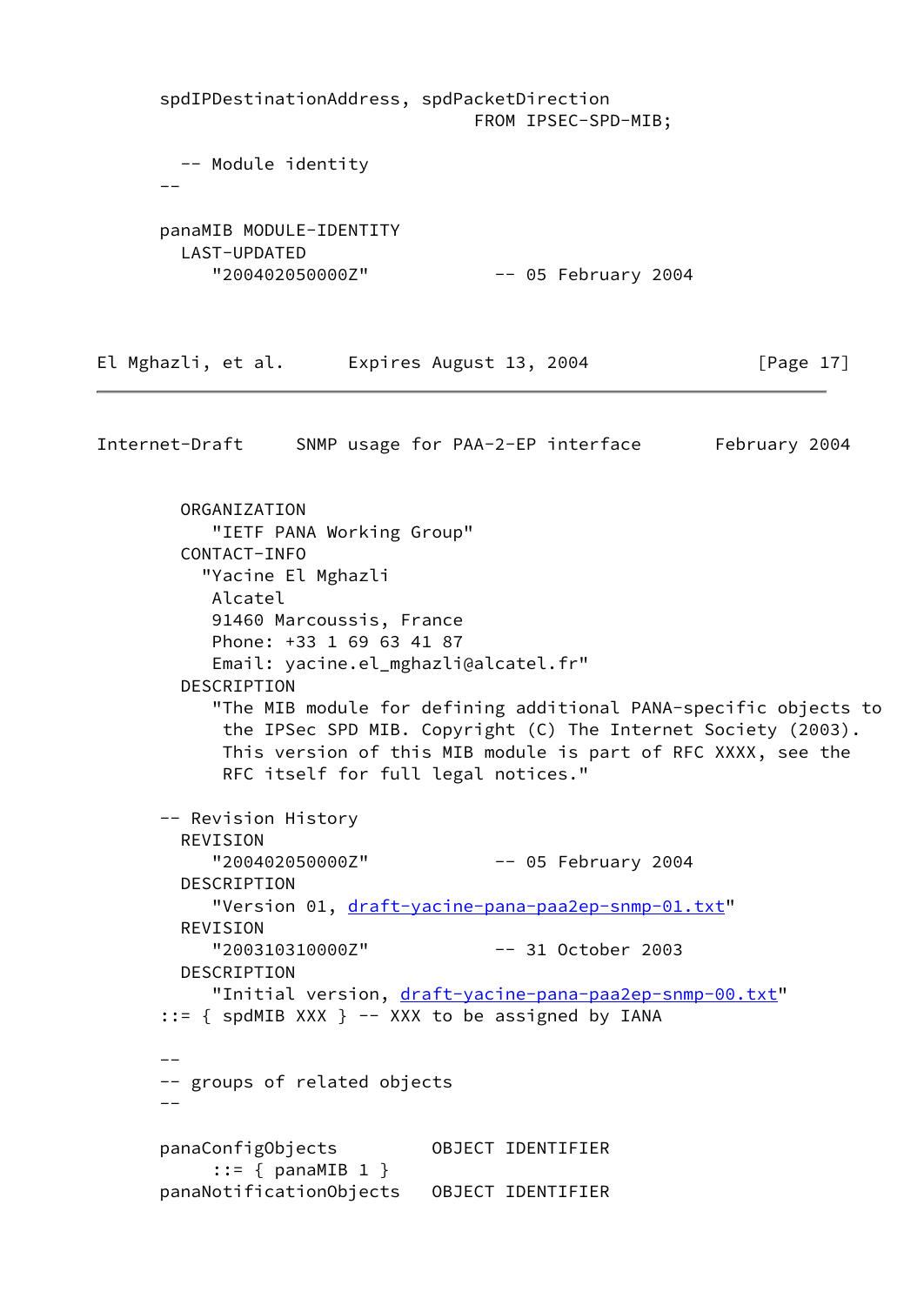$::= {$  panaMIB 2} panaConformanceObjects OBJECT IDENTIFIER ::= { panaMIB 3 }  $-$  -- Textual Conventions  $- --$  TBD. -- -- PANA Additional Filters Objects  $- -$ El Mghazli, et al. Expires August 13, 2004 [Page 18] Internet-Draft SNMP usage for PAA-2-EP interface February 2004 -- The IEEE 802 Filter Table  $$  pana802FilterTable OBJECT-TYPE SYNTAX SEQUENCE OF Pana802FilterEntry MAX-ACCESS not-accessible STATUS current DESCRIPTION " IEEE 802-based filter definitions. A class that contains attributes of IEEE 802 (e.g., 802.3) traffic that form filters that are used to perform traffic classification." ::= { panaConfigObjects 1 } pana802FilterEntry OBJECT-TYPE SYNTAX Pana802FilterEntry MAX-ACCESS not-accessible STATUS current DESCRIPTION " IEEE 802-based filter definitions. An entry specifies (potentially) several distinct matching components. Each component is tested against the data in a frame individually. An overall match occurs when all of the individual components match the data they are compared against in the frame being processed. A failure of any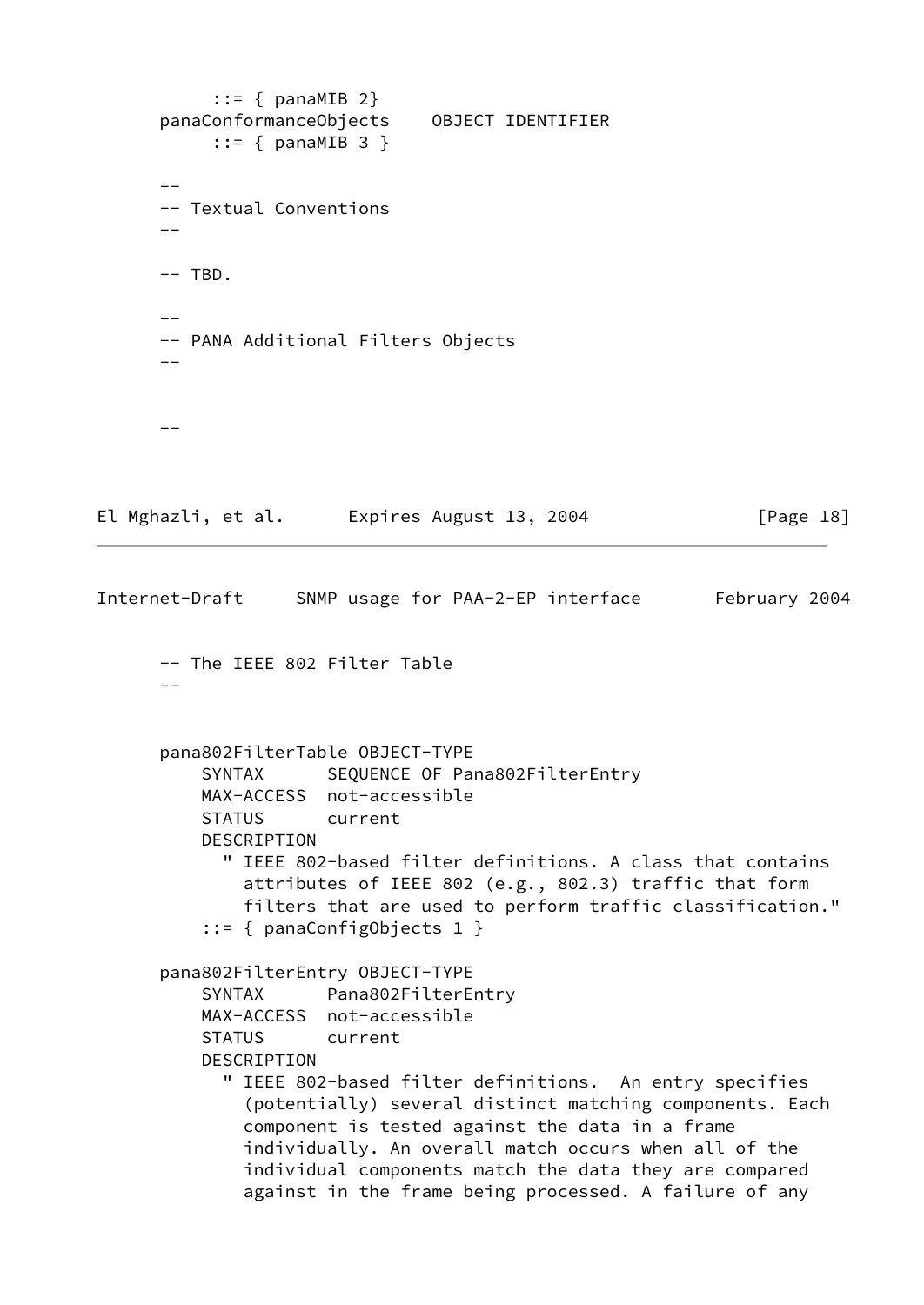```
 one test causes the overall match to fail.
              Wildcards may be specified for those fields that are not
              relevant."
          INDEX { pana802FilterName }
          ::= { pana802FilterTable 1 }
      Pana802FilterEntry ::= SEQUENCE {
             pana802FilterName SnmpAdminString,
             pana802FilterType BITS,
             pana802FilterDstAddr PhysAddress,
             pana802FilterSrcAddr PhysAddress,
              pana802FilterVlanId Integer32,
              pana802FilterVlanTagRequired INTEGER,
              pana802FilterEtherType Integer32,
              pana802FilterUserPriority BITS,
              pana802FiltLastChanged TimeStamp,
              pana802FiltStorageType StorageType,
              pana802FiltRowStatus RowStatus
      }
      pana802FilterName OBJECT-TYPE
         SYNTAX SnmpAdminString (SIZE(1..32))
El Mghazli, et al.     Expires August 13, 2004                 [Page 19]
Internet-Draft SNMP usage for PAA-2-EP interface February 2004
          MAX-ACCESS not-accessible
          STATUS current
          DESCRIPTION
              "The administrative name for this filter. "
          ::= { pana802FilterEntry 1 }
      pana802FilterType OBJECT-TYPE
         SYNTAX BITS { srcAddress(0),
                            dstAddress(1),
                            vlanId(4),
                            etherType(5),
                            userPriority(6) }
          MAX-ACCESS read-create
          STATUS current
          DESCRIPTION
              "This defines the various tests that are used when evaluating
               a given filter. The results of each test are ANDed together
               to produce the result of the entire filter. When processing
```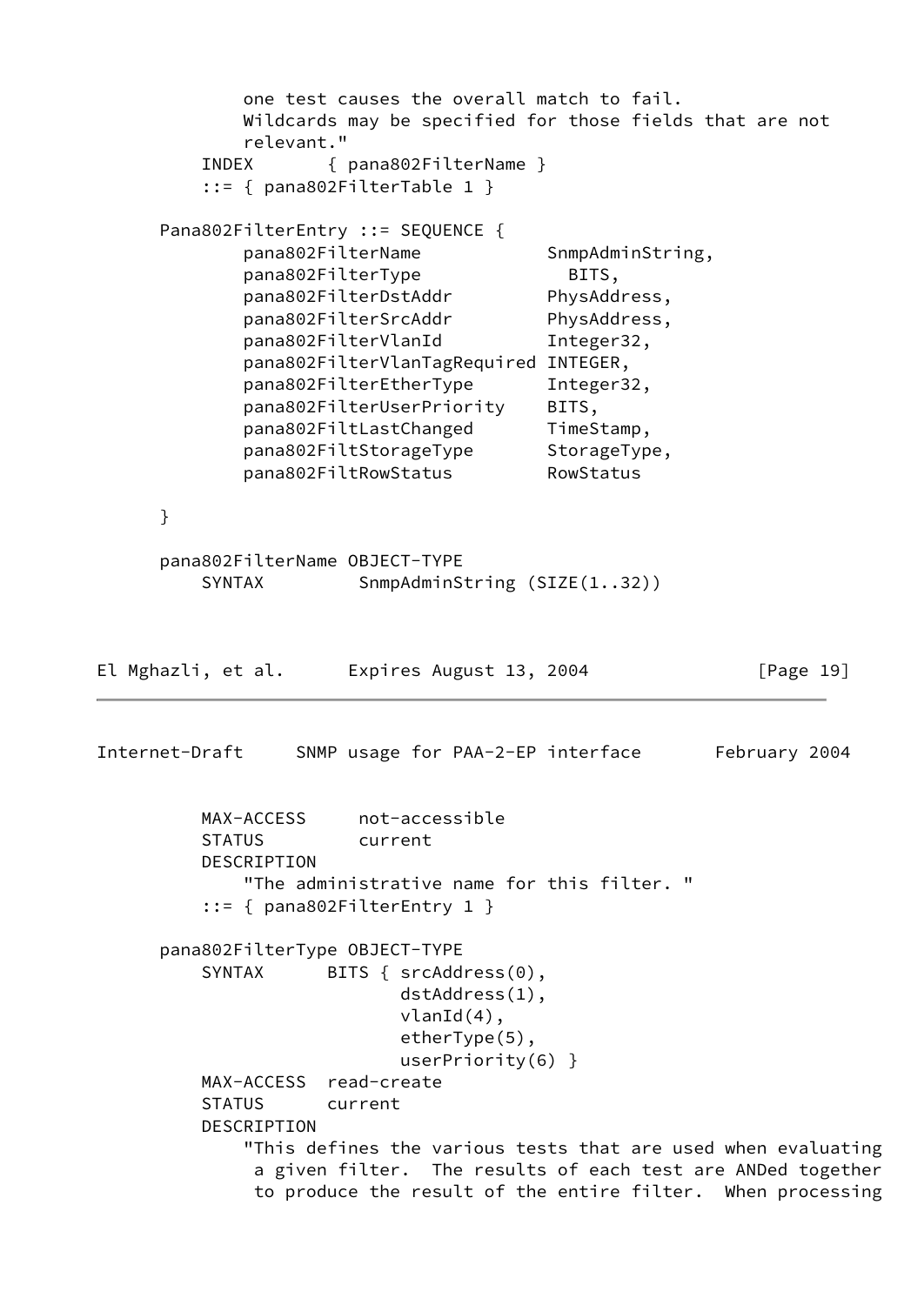this filter, it is recommended for efficiency reasons that the filter halt processing the instant any of the specified tests fail. Once a row is 'active', this object's value may not be changed unless all the appropriate columns needed by the new value to be imposed on this object have been appropriately configured. . " ::= { pana802FilterEntry 2 } pana802FilterDstAddr OBJECT-TYPE SYNTAX PhysAddress MAX-ACCESS read-create STATUS current DESCRIPTION "The 802 address against which the 802 DA of incoming traffic streams will be compared. Frames whose 802 DA matches the physical address specified by this object, taking into account address wildcarding as specified by the pana802FilterDstAddrMask object, are potentially subject to the processing guidelines that are associated with this entry through the related action class." ::= { pana802FilterEntry 3 } pana802FilterSrcAddr OBJECT-TYPE SYNTAX PhysAddress MAX-ACCESS read-create STATUS current DESCRIPTION "The 802 MAC address against which the 802 MAC SA of incoming traffic streams will be compared. Frames whose 802 El Mghazli, et al. Expires August 13, 2004 [Page 20] Internet-Draft SNMP usage for PAA-2-EP interface February 2004 MAC SA matches the physical address specified by this object, taking into account address wildcarding as specified by the pana802FilterSrcAddrMask object, are potentially subject to the processing guidelines that are associated with this entry through the related action class." ::= { pana802FilterEntry 4 } pana802FilterVlanId OBJECT-TYPE SYNTAX Integer32 (-1 | 1..4094) MAX-ACCESS read-create

STATUS current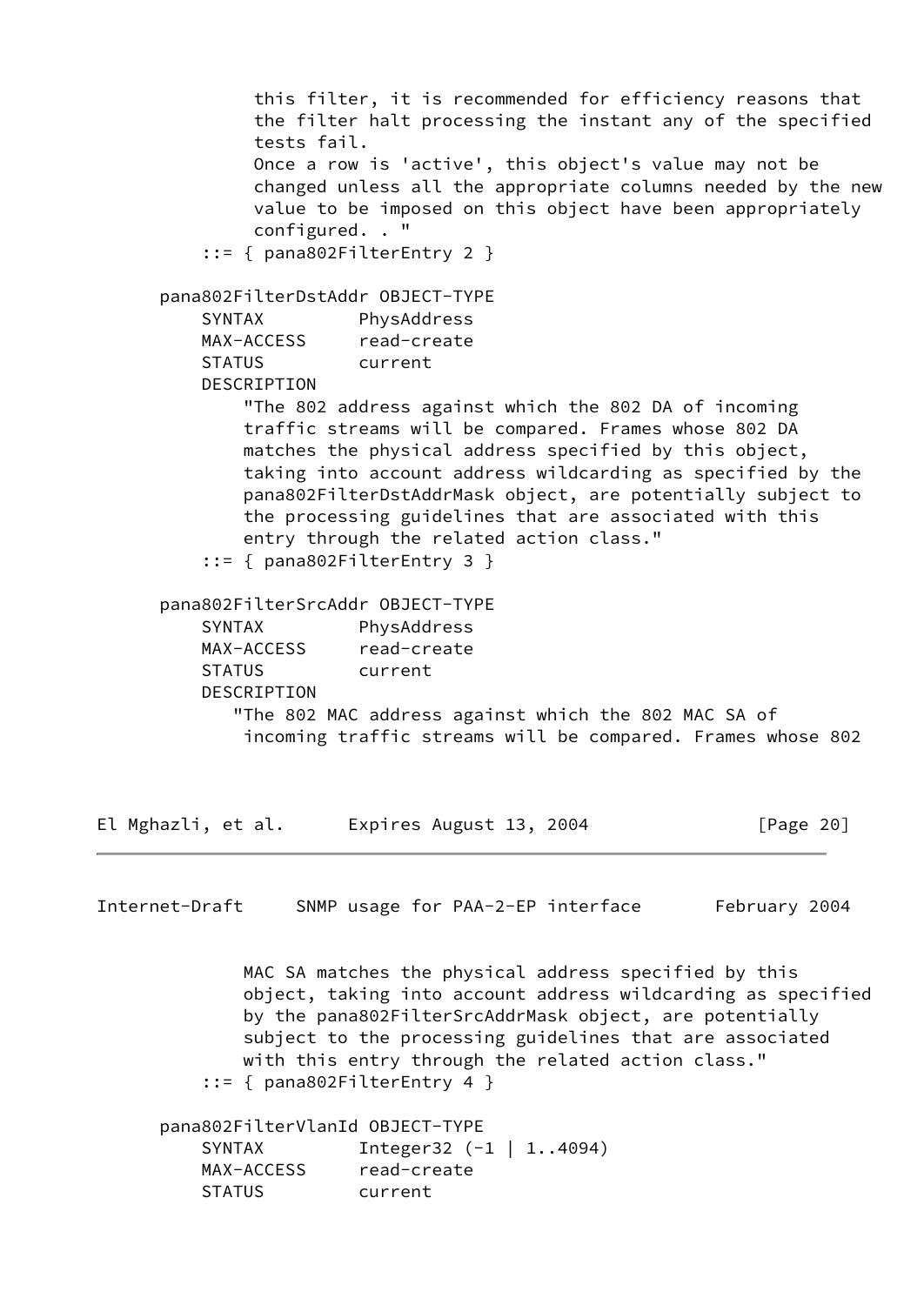DESCRIPTION "The VLAN ID (VID) that uniquely identifies a VLAN within the device. This VLAN may be known or unknown (i.e., traffic associated with this VID has not yet been seen by the device) at the time this entry is instantiated. Setting the pana802FilterVlanId object to -1 indicates that VLAN data should not be considered during traffic classification." ::= { pana802FilterEntry 5 } pana802FilterVlanTagRequired OBJECT-TYPE SYNTAX INTEGER { taggedOnly(1), priorityTaggedPlus(2), untaggedOnly(3), ignoreTag(4) } MAX-ACCESS read-create STATUS current DESCRIPTION "This object indicates whether the presence of an IEEE 802.1Q VLAN tag in data link layer frames must be considered when determining if a given frame matches this 802 filter entry. A value of 'taggedOnly(1)' means that only frames containing a VLAN tag with a non-Null VID (i.e., a VID in the range 1..4094) will be considered a match. A value of 'priorityTaggedPlus(2)' means that only frames containing a VLAN tag, regardless of the value of the VID, will be considered a match. A value of 'untaggedOnly(3)' indicates that only untagged frames will match this filter component. The presence of a VLAN tag is not taken into consideration in terms of a match if the value is 'ignoreTag(4)'." ::= { pana802FilterEntry 6 } El Mghazli, et al. Expires August 13, 2004 [Page 21] Internet-Draft SNMP usage for PAA-2-EP interface February 2004 pana802FilterEtherType OBJECT-TYPE SYNTAX Integer32 (-1 | 0..'ffff'h) MAX-ACCESS read-create

STATUS current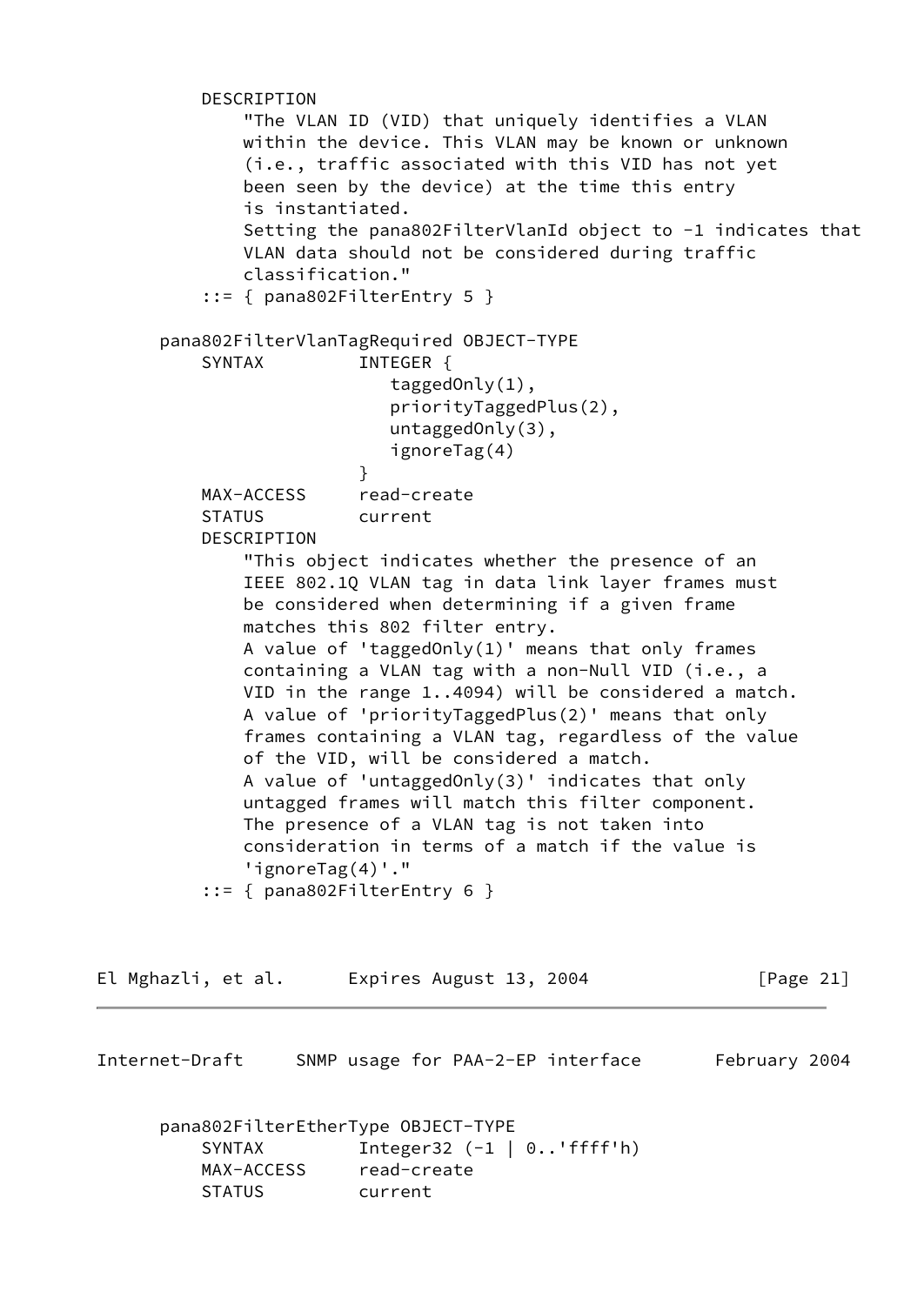DESCRIPTION

 "This object specifies the value that will be compared against the value contained in the EtherType field of an IEEE 802 frame. Example settings would include 'IP' (0x0800), 'ARP' (0x0806) and 'IPX' (0x8137). Setting the pana802FilterEtherTypeMin object to -1 indicates that EtherType data should not be considered during traffic classification. Note that the position of the EtherType field depends on the underlying frame format. For Ethernet-II encapsulation, the EtherType field follows the 802 MAC source address. For 802.2 LLC/SNAP encapsulation, the EtherType value follows the Organization Code field in the 802.2 SNAP header. The value that is tested with regard to this filter component therefore depends on the data link layer frame format being used. If this 802 filter component is active when there is no EtherType field in a frame (e.g., 802.2 LLC), a match is implied."

::= { pana802FilterEntry 7 }

 pana802FilterUserPriority OBJECT-TYPE SYNTAX BITS { matchPriority0(0), matchPriority1(1), matchPriority2(2), matchPriority3(3), matchPriority4(4), matchPriority5(5), matchPriority6(6), matchPriority7(7) } MAX-ACCESS read-create STATUS current DESCRIPTION "The set of values, representing the potential range of user priority values, against which the value contained in the user priority field of a tagged 802.1 frame is compared. A test for equality is performed when determining if a match exists between the data in a data link layer frame and the value of this 802 filter component. Multiple values may be set at one time such that potentially several different user priority values may match this 802 filter component. Setting all of the bits that are associated with this

El Mghazli, et al. Expires August 13, 2004 [Page 22]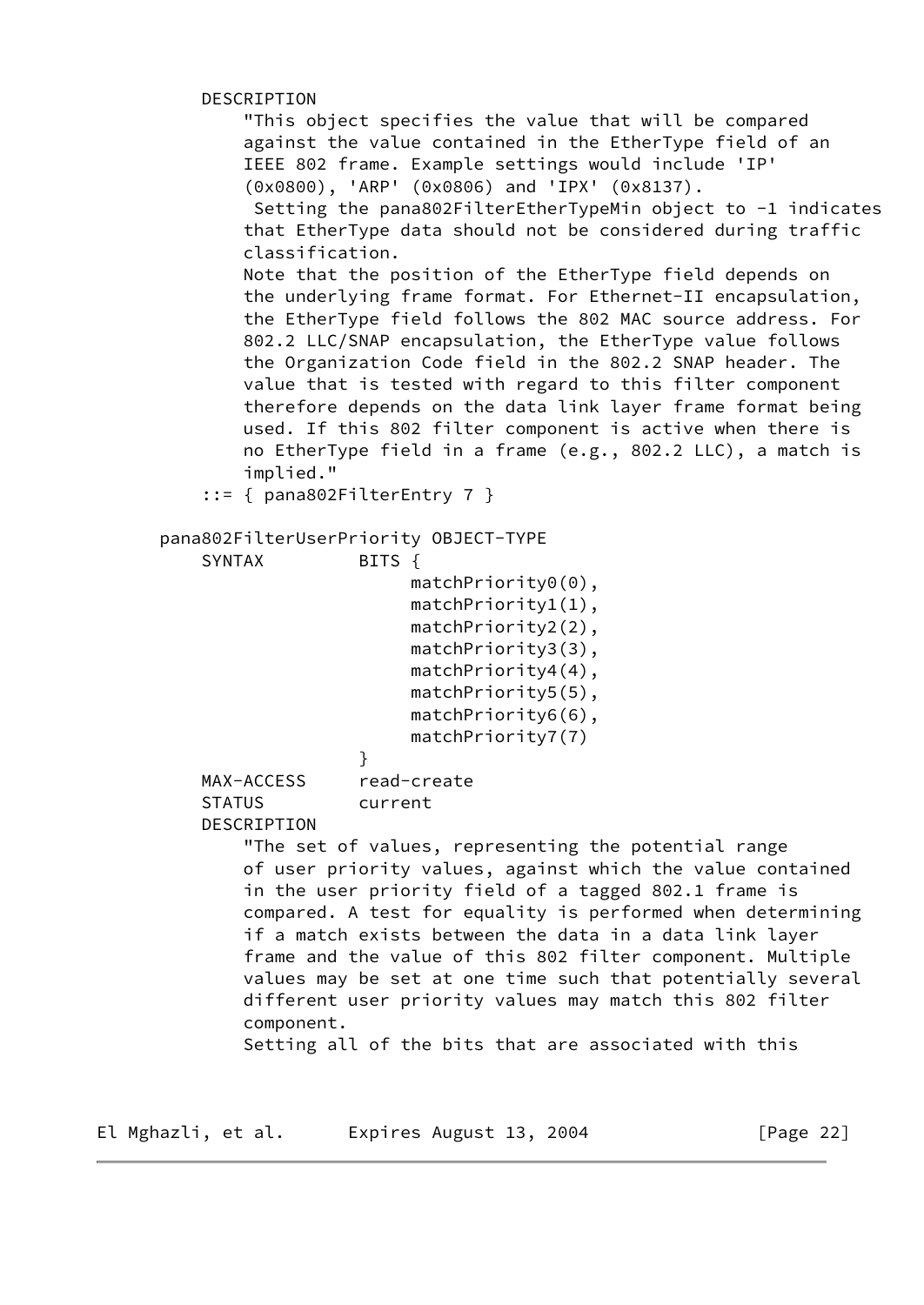```
 object causes all user priority values to match this
         attribute. This essentially makes any comparisons
         with regard to user priority values unnecessary. Untagged
         frames are treated as an implicit match."
     ::= { pana802FilterEntry 8 }
 pana802FiltLastChanged OBJECT-TYPE
     SYNTAX TimeStamp
    MAX-ACCESS read-only
    STATUS current
    DESCRIPTION
       "The value of sysUpTime when this row was last modified or
        created either through SNMP SETs or by some other external
        means."
     ::= { pana802FilterEntry 9 }
 pana802FiltStorageType OBJECT-TYPE
    SYNTAX StorageType
    MAX-ACCESS read-create
    STATUS current
    DESCRIPTION
       "The storage type for this row. Rows in this table which were
        created through an external process may have a storage type
        of readOnly or permanent."
    DEFVAL { nonVolatile }
     ::= { pana802FilterEntry 10 }
 pana802FiltRowStatus OBJECT-TYPE
    SYNTAX RowStatus
    MAX-ACCESS read-create
    STATUS current
    DESCRIPTION
       "This object indicates the conceptual status of this row.
        This object may not be set to active if the requirements of
        the pana802FilterType object are not met. In other words,
        if the associated value columns needed by a particular test
        have not been set, then attempting to change this row to an
        active state will result in an inconsistentValue error. See
        the pana802FilterType object description for further
        details."
     ::= { pana802FilterEntry 11 }
```
- --
	- $-$
	- -- Notification objects information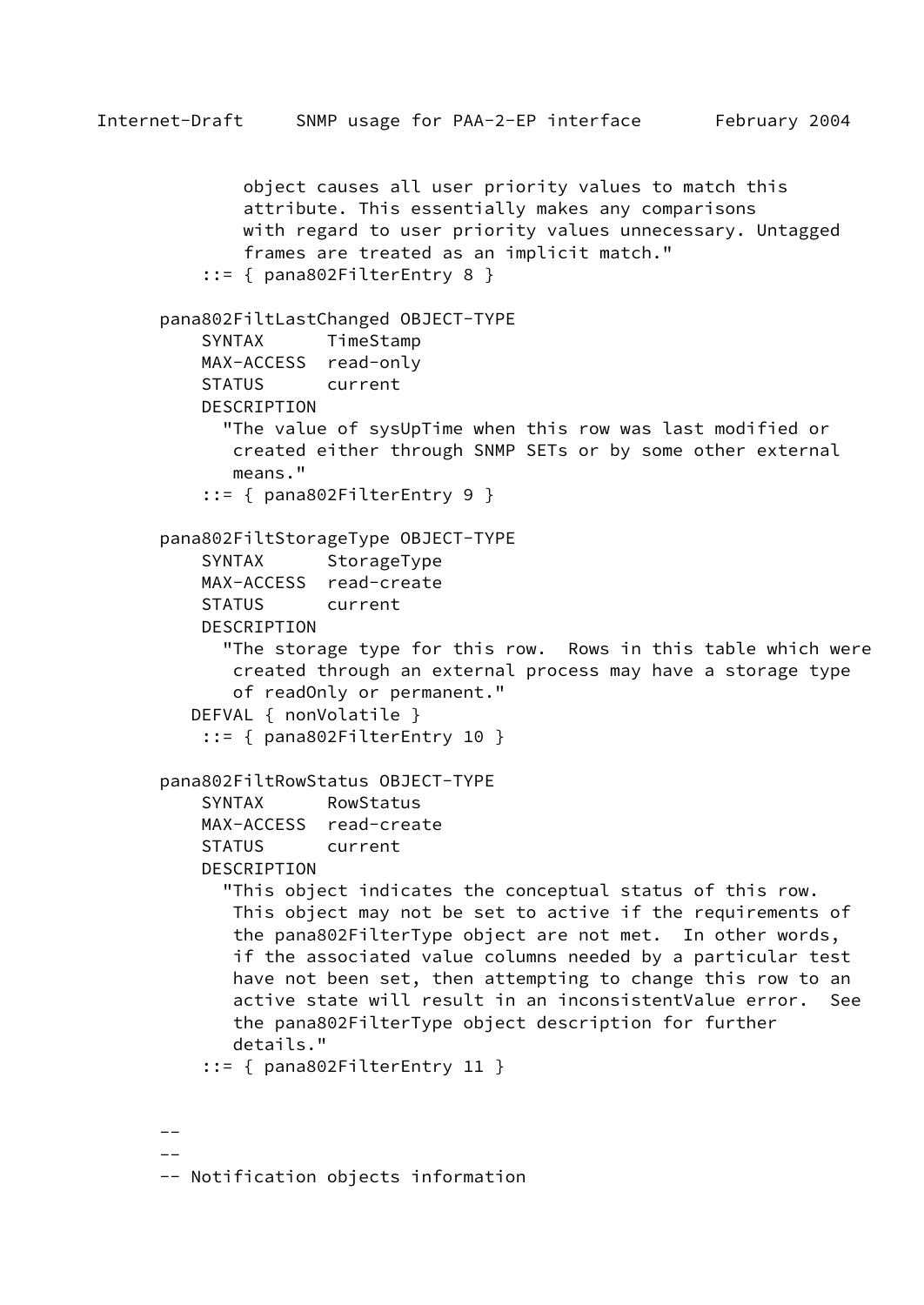El Mghazli, et al. Expires August 13, 2004 [Page 23]

| Internet-Draft                | SNMP usage for PAA-2-EP interface                                                                                                                                                                                                                                                                                                                                                                                                                                                                                                                                                                                                                               |  | February 2004 |  |
|-------------------------------|-----------------------------------------------------------------------------------------------------------------------------------------------------------------------------------------------------------------------------------------------------------------------------------------------------------------------------------------------------------------------------------------------------------------------------------------------------------------------------------------------------------------------------------------------------------------------------------------------------------------------------------------------------------------|--|---------------|--|
|                               |                                                                                                                                                                                                                                                                                                                                                                                                                                                                                                                                                                                                                                                                 |  |               |  |
|                               | panaNotifications OBJECT IDENTIFIER ::=<br>{ panaNotificationObjects 0 }                                                                                                                                                                                                                                                                                                                                                                                                                                                                                                                                                                                        |  |               |  |
| STATUS current<br>DESCRIPTION | panaNewPacNotification NOTIFICATION-TYPE<br>OBJECTS { spdActionExecuted, spdIPInterfaceType,<br>spdIPInterfaceAddress,<br>spdIPSourceType, spdIPSourceAddress,<br>spdIPDestinationType,<br>spdIPDestinationAddress,<br>spdPacketDirection }                                                                                                                                                                                                                                                                                                                                                                                                                     |  |               |  |
|                               | "Notification that AP detected traffic coming from an<br>unauthorized source. The objects sent must include the<br>ipspActionExecuted which will indicate which action was executed<br>within the scope of the rule. Additionally, the ipspIPSourceType,<br>ipspIPSourceAddress, ipspIPDestinationType, and<br>ipspIPDestinationAddress, objects must be included to indicate the<br>packet source and destination of the packet that triggered the<br>action. The ipspIPInterfaceType, ipspIPInterfaceAddress, and<br>ipspPacketDirection objects are included to indicate which endpoint<br>the packet was associated with."<br>$::=$ { panaNotifications 1 } |  |               |  |

 $- -$  -- Conformance information -- --  $--$  TBD. END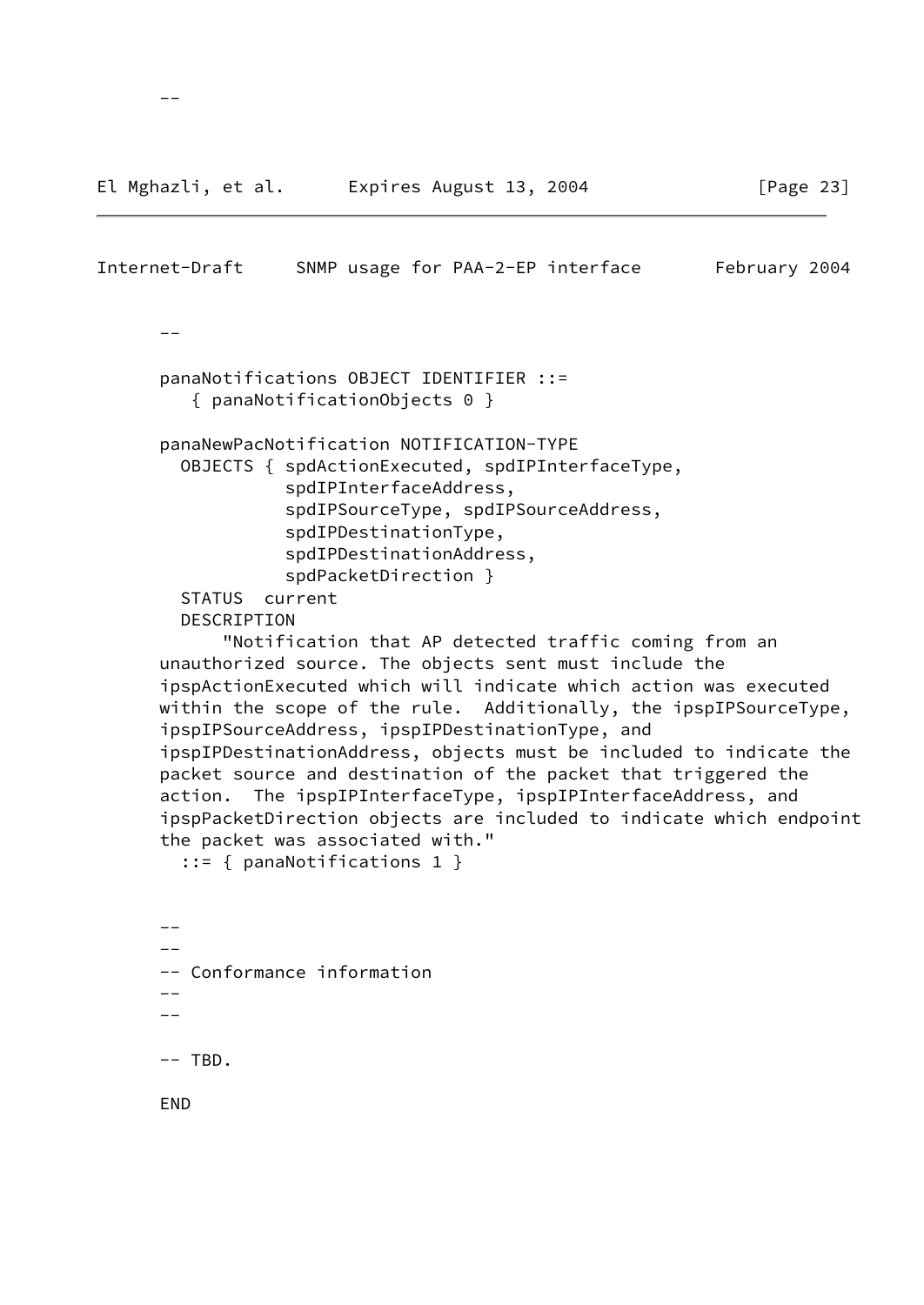| El Mghazli, et al. | Expires August 13, 2004 |  |  |
|--------------------|-------------------------|--|--|
|                    |                         |  |  |

 $[Page 24]$ 

<span id="page-27-1"></span>Internet-Draft SNMP usage for PAA-2-EP interface February 2004

<span id="page-27-0"></span>[8](#page-27-0). Security Considerations

 -- if you have any read-write and/or read-create objects, please - describe their specific sensitivity or vulnerability.  $-$  [RFC 2669](https://datatracker.ietf.org/doc/pdf/rfc2669) has a very good example.

 There are a number of management objects defined in this MIB module with a MAX-ACCESS clause of read-write and/or read-create. Such objects may be considered sensitive or vulnerable in some network environments. The support for SET operations in a non-secure environment without proper protection can have a negative effect on network operations. These are the tables and objects and their sensitivity/vulnerability:

< list the tables and objects and state why they are sensitive >

-- else if there are no read-write objects in your MIB module

 There are no management objects defined in this MIB module that have a MAX-ACCESS clause of read-write and/or read-create. So, if this MIB module is implemented correctly, then there is no risk that an intruder can alter or create any management objects of this MIB module via direct SNMP SET operations.

 -- for all MIB modules you must evaluate whether any readable objects -- are sensitive or vulnerable (for instance, if they might reveal - customer information or violate personal privacy laws such as - those of the European Union if exposed to unathorized parties)

Some of the readable objects in this MIB module (i.e., objects with a MAX-ACCESS other than not-accessible) may be considered sensitive or vulnerable in some network environments. It is thus important to control even GET and/or NOTIFY access to these objects and possibly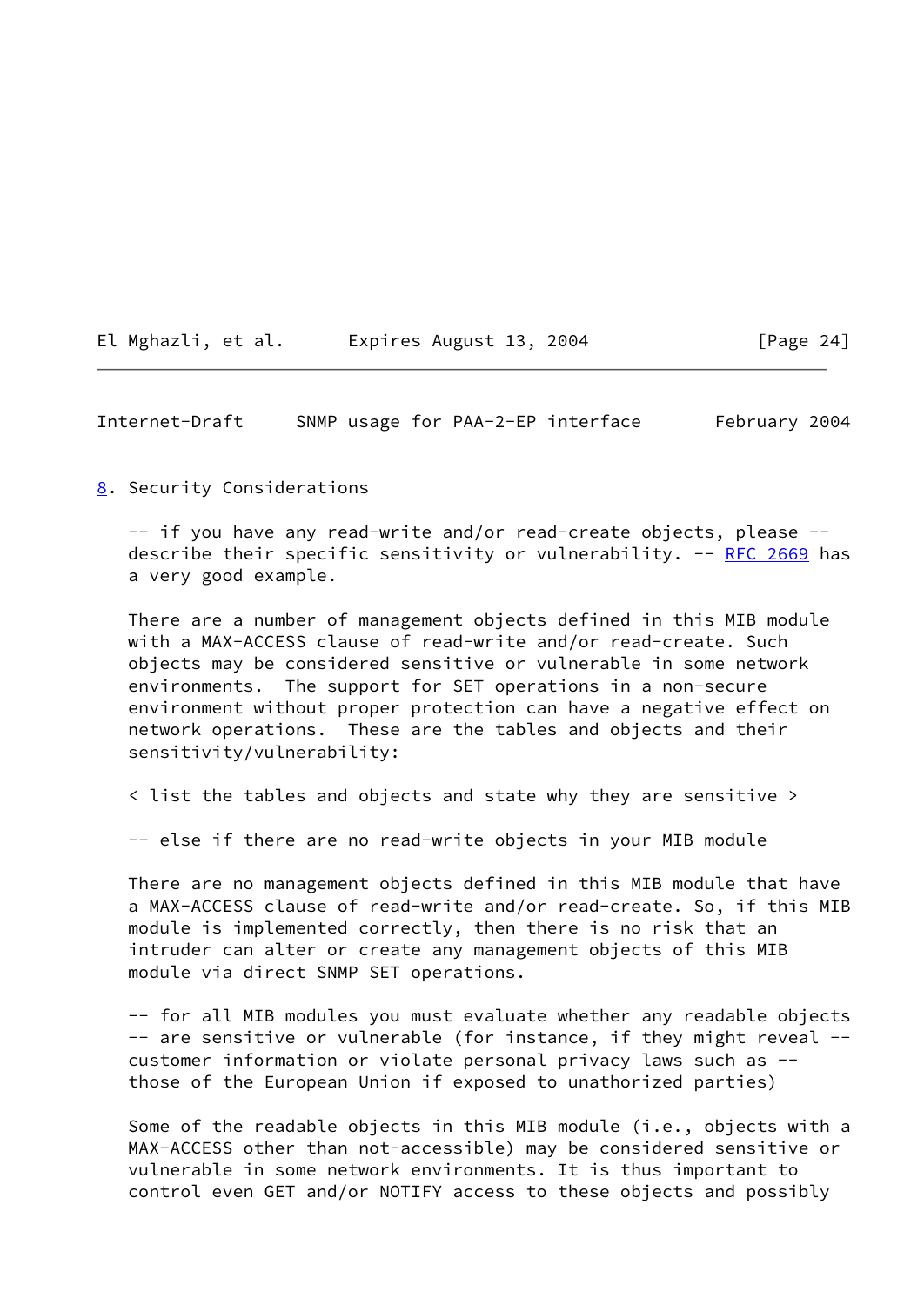to even encrypt the values of these objects when sending them over the network via SNMP. These are the tables and objects and their sensitivity/vulnerability:

<list the tables and objects and state why they are sensitive>

 SNMP versions prior to SNMPv3 did not include adequate security. Even if the network itself is secure (for example by using IPSec), even then, there is no control as to who on the secure network is allowed to access and GET/SET (read/change/create/delete) the objects in this MIB module.

 It is RECOMMENDED that implementers consider the security features as provided by the SNMPv3 framework (see  $[REC3410]$ , section 8), including full support for the SNMPv3 cryptographic mechanisms (for

| El Mghazli, et al. | Expires August 13, 2004 | [Page 25] |
|--------------------|-------------------------|-----------|
|--------------------|-------------------------|-----------|

Internet-Draft SNMP usage for PAA-2-EP interface February 2004

authentication and privacy).

 Further, deployment of SNMP versions prior to SNMPv3 is NOT RECOMMENDED. Instead, it is RECOMMENDED to deploy SNMPv3 and to enable cryptographic security. It is then a customer/operator responsibility to ensure that the SNMP entity giving access to an instance of this MIB module is properly configured to give access to the objects only to those principals (users) that have legitimate rights to indeed GET or SET (change/create/delete) them.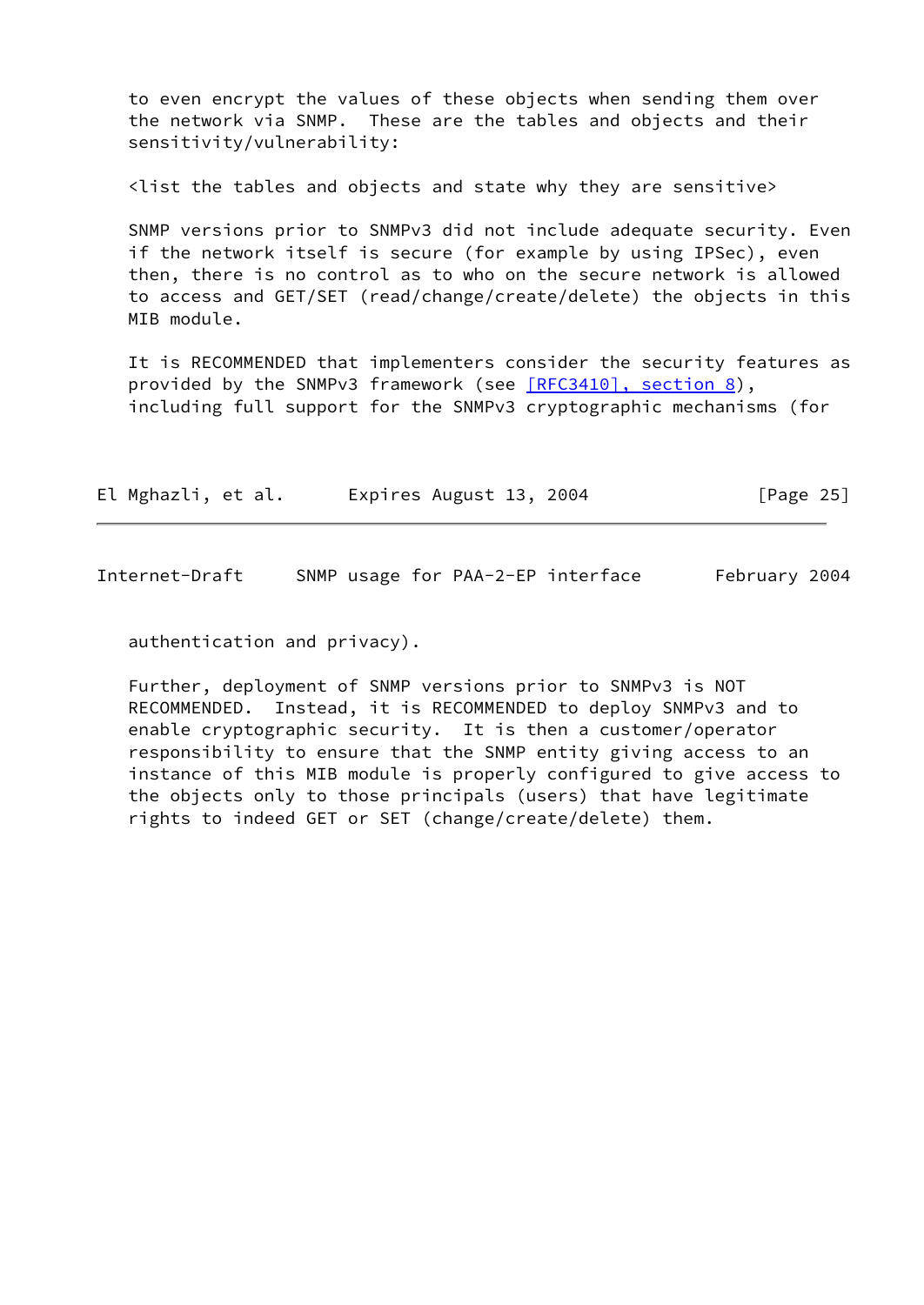El Mghazli, et al. Expires August 13, 2004 [Page 26]

<span id="page-29-1"></span>Internet-Draft SNMP usage for PAA-2-EP interface February 2004

## <span id="page-29-0"></span>[9](#page-29-0). Acknowledgements

 This document leverages on similar works done in the MIDCOM working group. Thanks to the authors of those IDs.

 The author would like to thank Thomas Moore for his grateful help during the edition of this document.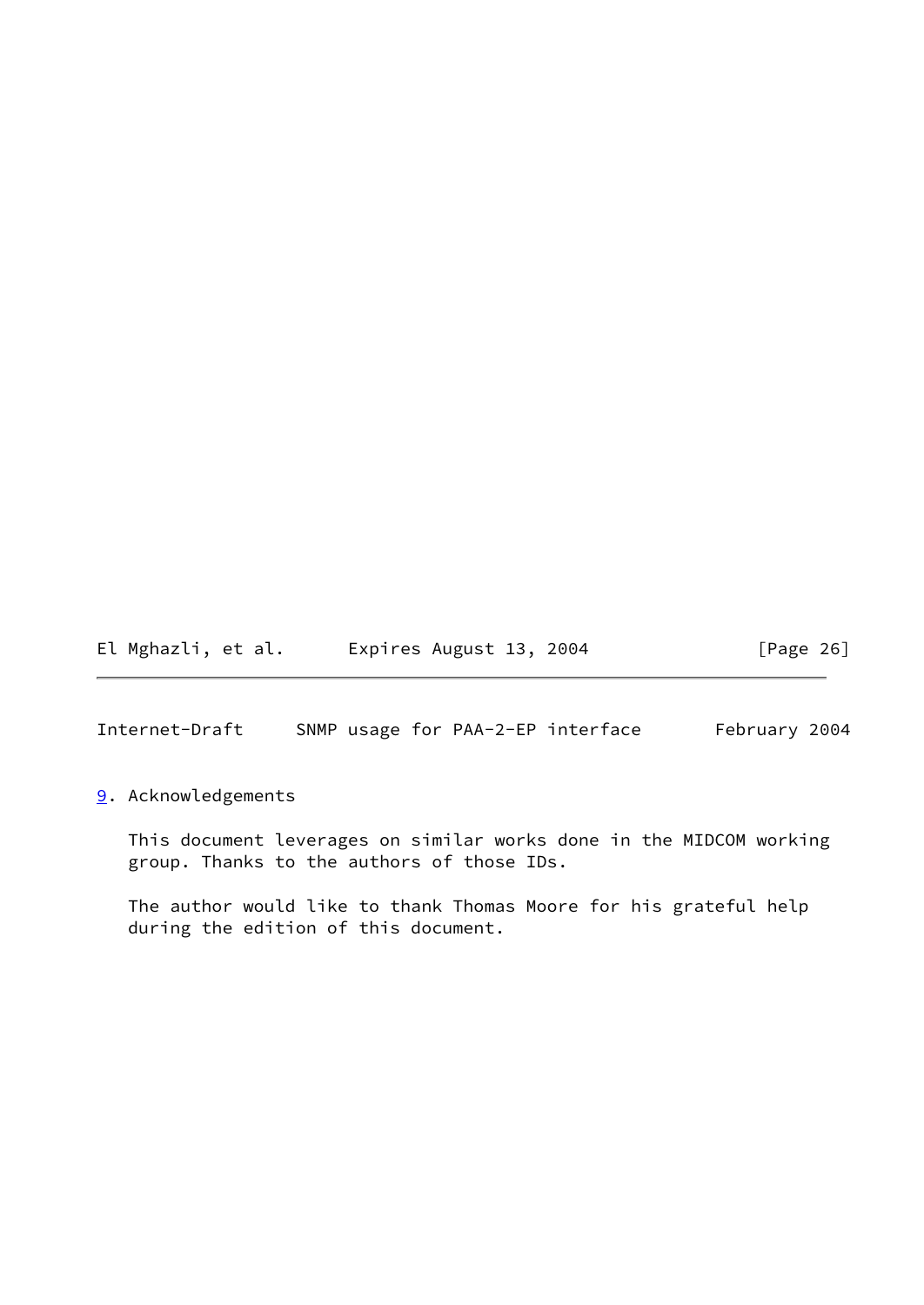El Mghazli, et al. Expires August 13, 2004 [Page 27]

<span id="page-30-0"></span>Internet-Draft SNMP usage for PAA-2-EP interface February 2004

Normative References

<span id="page-30-2"></span>[I-D.ietf-pana-pana]

 Forsberg, D., "Protocol for Carrying Authentication for Network Access (PANA)", [draft-ietf-pana-pana-03](https://datatracker.ietf.org/doc/pdf/draft-ietf-pana-pana-03) (work in progress), February 2004.

<span id="page-30-1"></span>[I-D.ietf-pana-requirements]

 Yegin, A. and Y. Ohba, "Protocol for Carrying Authentication for Network Access (PANA)Requirements", [draft-ietf-pana-requirements-07](https://datatracker.ietf.org/doc/pdf/draft-ietf-pana-requirements-07) (work in progress), June 2003.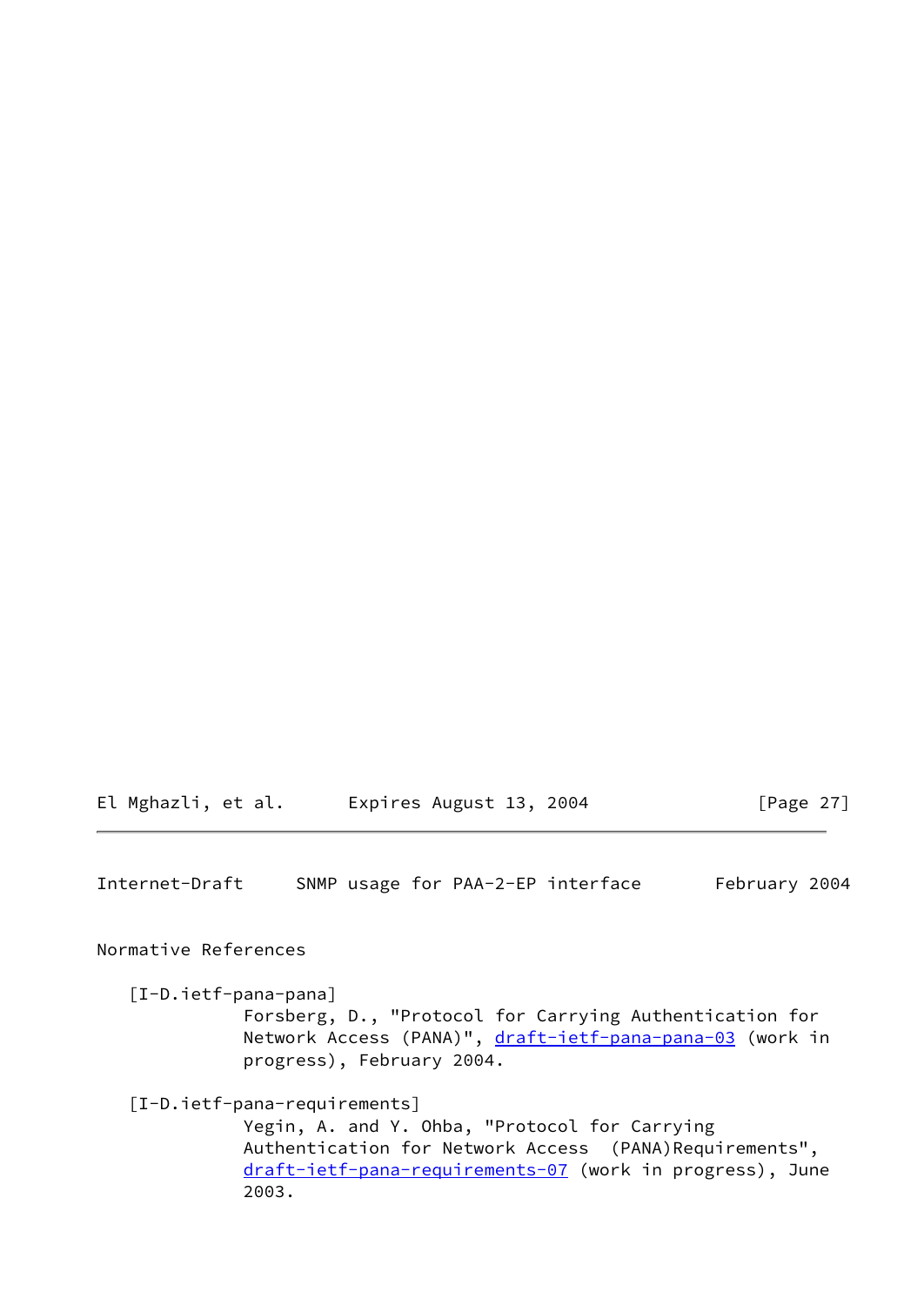# [I-D.ietf-pana-ipsec]

 Parthasarathy, M., "PANA enabling IPsec based Access Control", [draft-ietf-pana-ipsec-01](https://datatracker.ietf.org/doc/pdf/draft-ietf-pana-ipsec-01) (work in progress), January 2004.

<span id="page-31-2"></span>[I-D.ietf-pana-threats-eval]

 Parthasarathy, M., "PANA Threat Analysis and security requirements", [draft-ietf-pana-threats-eval-04](https://datatracker.ietf.org/doc/pdf/draft-ietf-pana-threats-eval-04) (work in progress), May 2003.

- [RFC3414] Blumenthal, U. and B. Wijnen, "User-based Security Model (USM) for version 3 of the Simple Network Management Protocol (SNMPv3)", STD 62, [RFC 3414,](https://datatracker.ietf.org/doc/pdf/rfc3414) December 2002.
- <span id="page-31-0"></span> [I-D.ietf-ipsp-ipsec-conf-mib] Baer, M., "IPsec Policy Configuration MIB", [draft-ietf-ipsp-ipsec-conf-mib-03](https://datatracker.ietf.org/doc/pdf/draft-ietf-ipsp-ipsec-conf-mib-03) (work in progress), June 2002.
- <span id="page-31-1"></span> [I-D.ietf-ipsp-ikeaction-mib] Hardaker, W., "IPsec Security Policy IKE Action MIB", [draft-ietf-ipsp-ikeaction-mib-00](https://datatracker.ietf.org/doc/pdf/draft-ietf-ipsp-ikeaction-mib-00) (work in progress), January 2004.
- [RFC2401] Kent, S. and R. Atkinson, "Security Architecture for the Internet Protocol", [RFC 2401,](https://datatracker.ietf.org/doc/pdf/rfc2401) November 1998.
- [RFC2409] Harkins, D. and D. Carrel, "The Internet Key Exchange (IKE)", [RFC 2409,](https://datatracker.ietf.org/doc/pdf/rfc2409) November 1998.
- [RFC2026] Bradner, S., "The Internet Standards Process -- Revision 3", [BCP 9,](https://datatracker.ietf.org/doc/pdf/bcp9) [RFC 2026](https://datatracker.ietf.org/doc/pdf/rfc2026), October 1996.
- [RFC3410] Case, J., Mundy, R., Partain, D. and B. Stewart, "Introduction and Applicability Statements for

| El Mghazli, et al. | Expires August 13, 2004 | [Page 28] |
|--------------------|-------------------------|-----------|
|--------------------|-------------------------|-----------|

Internet-Draft SNMP usage for PAA-2-EP interface February 2004

 Internet-Standard Management Framework", [RFC 3410,](https://datatracker.ietf.org/doc/pdf/rfc3410) December 2002.

 [RFC3411] Harrington, D., Presuhn, R. and B. Wijnen, "An Architecture for Describing Simple Network Management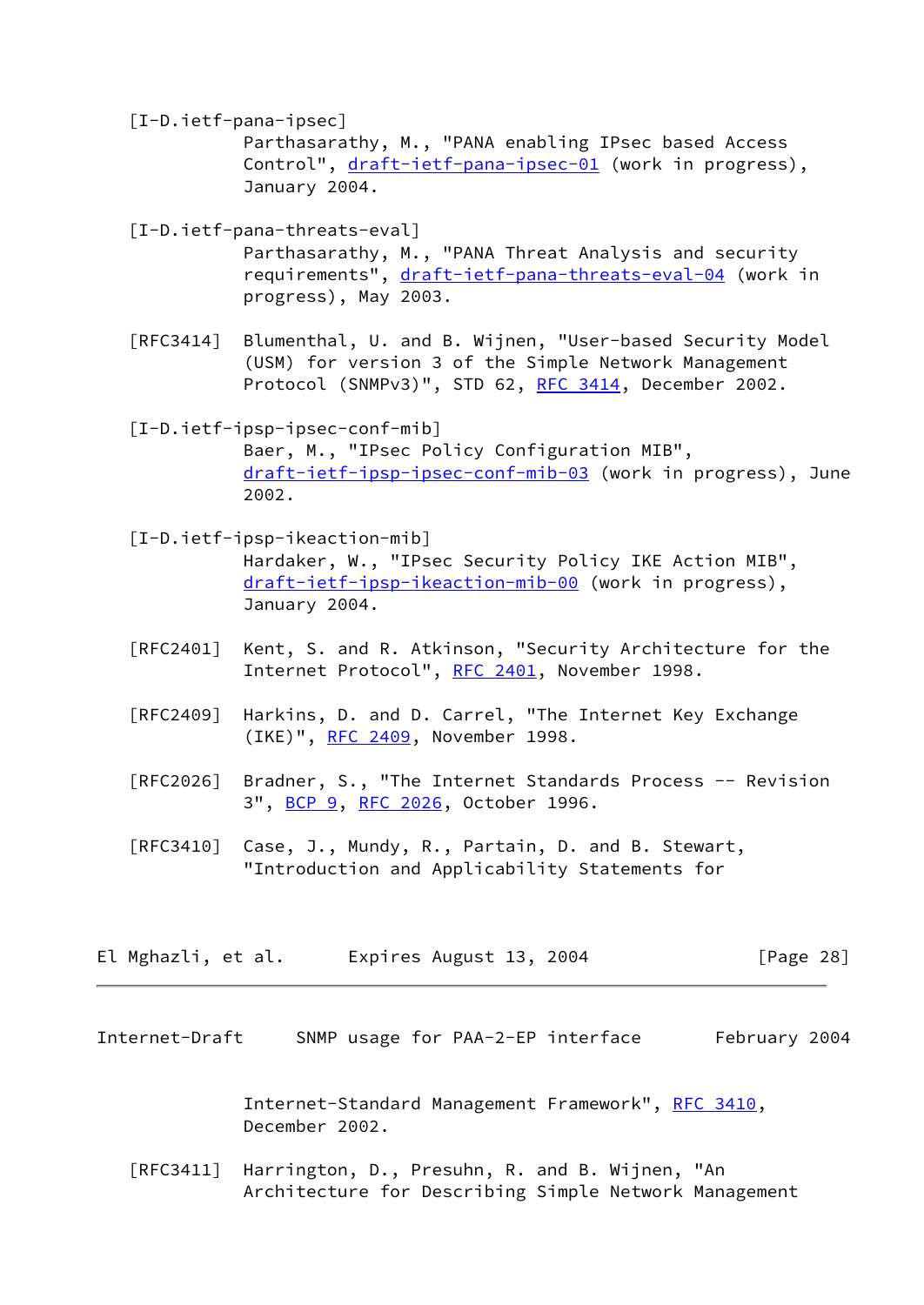Protocol (SNMP) Management Frameworks", STD 62, [RFC 3411,](https://datatracker.ietf.org/doc/pdf/rfc3411) December 2002.

- [RFC2119] Bradner, S., "Key words for use in RFCs to Indicate Requirement Levels", [BCP 14](https://datatracker.ietf.org/doc/pdf/bcp14), [RFC 2119](https://datatracker.ietf.org/doc/pdf/rfc2119), March 1997.
- [RFC2578] McCloghrie, K., Perkins, D., Schoenwaelder, J., Case, J., McCloghrie, K., Rose, M. and S. Waldbusser, "Structure of Management Information Version 2 (SMIv2)", STD 58, [RFC](https://datatracker.ietf.org/doc/pdf/rfc2578) [2578,](https://datatracker.ietf.org/doc/pdf/rfc2578) April 1999.
- [RFC2579] McCloghrie, K., Perkins, D., Schoenwaelder, J., Case, J., McCloghrie, K., Rose, M. and S. Waldbusser, "Textual Conventions for SMIv2", STD 58, [RFC 2579,](https://datatracker.ietf.org/doc/pdf/rfc2579) April 1999.
- [RFC2580] McCloghrie, K., Perkins, D. and J. Schoenwaelder, "Conformance Statements for SMIv2", STD 58, [RFC 2580,](https://datatracker.ietf.org/doc/pdf/rfc2580) April 1999.

El Mghazli, et al. Expires August 13, 2004 [Page 29]

<span id="page-32-0"></span>Internet-Draft SNMP usage for PAA-2-EP interface February 2004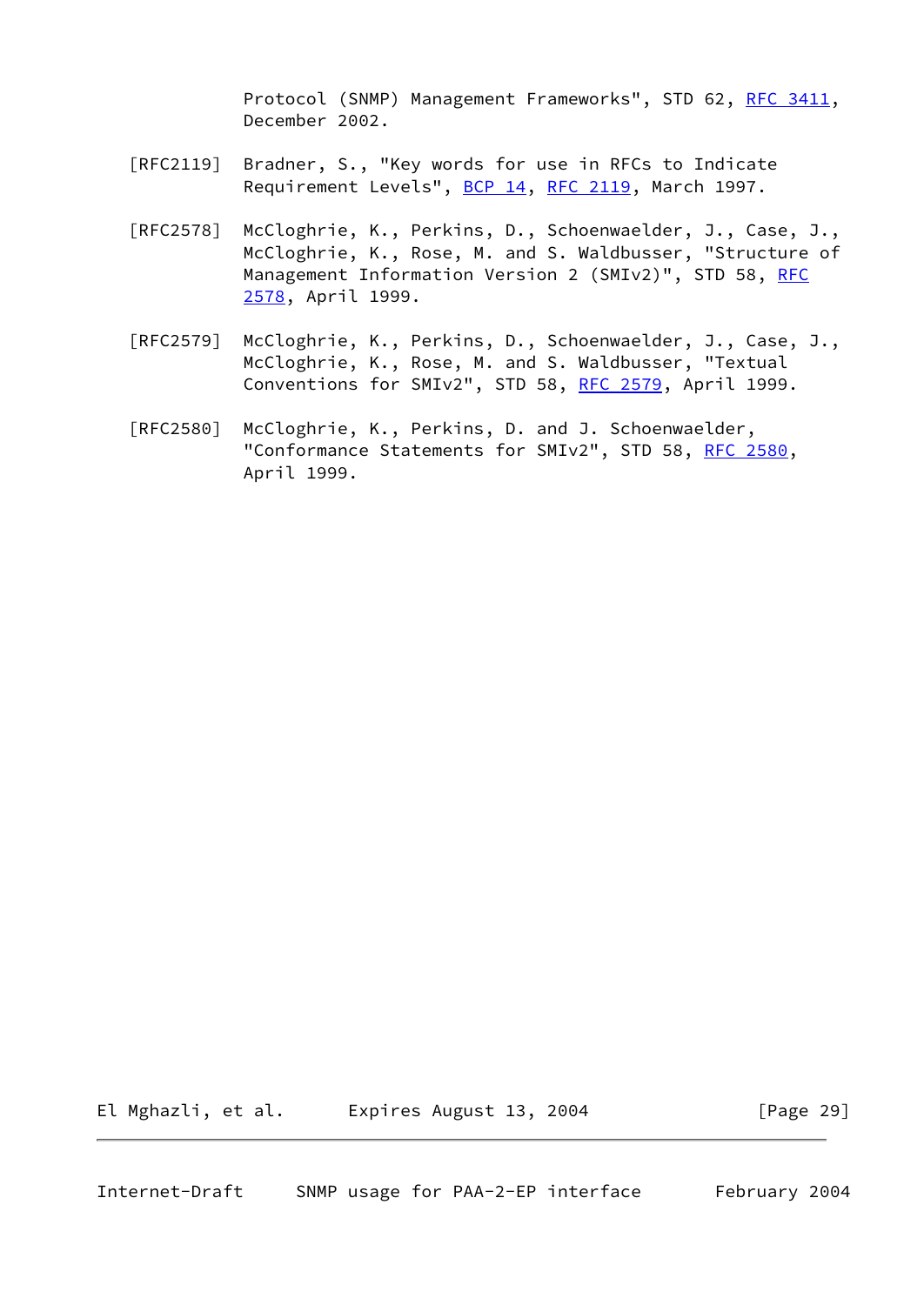Informative References

 [I-D.yacine-pana-paa2ep-prot-eval] Mghazli, Y., "PANA PAA-EP protocol considerations", [draft-yacine-pana-paa2ep-prot-eval-00](https://datatracker.ietf.org/doc/pdf/draft-yacine-pana-paa2ep-prot-eval-00) (work in progress), October 2003.

 [I-D.yacine-pana-paa-ep-reqs] Mghazli, Y., "PANA PAA-EP Protocol Requirements", [draft-yacine-pana-paa-ep-reqs-00](https://datatracker.ietf.org/doc/pdf/draft-yacine-pana-paa-ep-reqs-00) (work in progress), October 2003.

<span id="page-33-1"></span> [I-D.ietf-aaa-diameter-cc] Hakala, H., "Diameter Credit-control Application", [draft-ietf-aaa-diameter-cc-02](https://datatracker.ietf.org/doc/pdf/draft-ietf-aaa-diameter-cc-02) (work in progress), December 2003.

<span id="page-33-0"></span>[I-D.ietf-aaa-eap]

 Eronen, P., Hiller, T. and G. Zorn, "Diameter Extensible Authentication Protocol (EAP) Application", [draft-ietf-aaa-eap-03](https://datatracker.ietf.org/doc/pdf/draft-ietf-aaa-eap-03) (work in progress), October 2003.

Authors' Addresses

 Yacine El Mghazli (Editor) Alcatel Route de Nozay Marcoussis 91460 France

EMail: yacine.el\_mghazli@alcatel.fr

 Yoshihiro Ohba Toshiba America Information Systems, Inc. 9740 Irvine Blvd. Irvine, CA 92619-1697 USA

EMail: yohba@tari.toshiba.com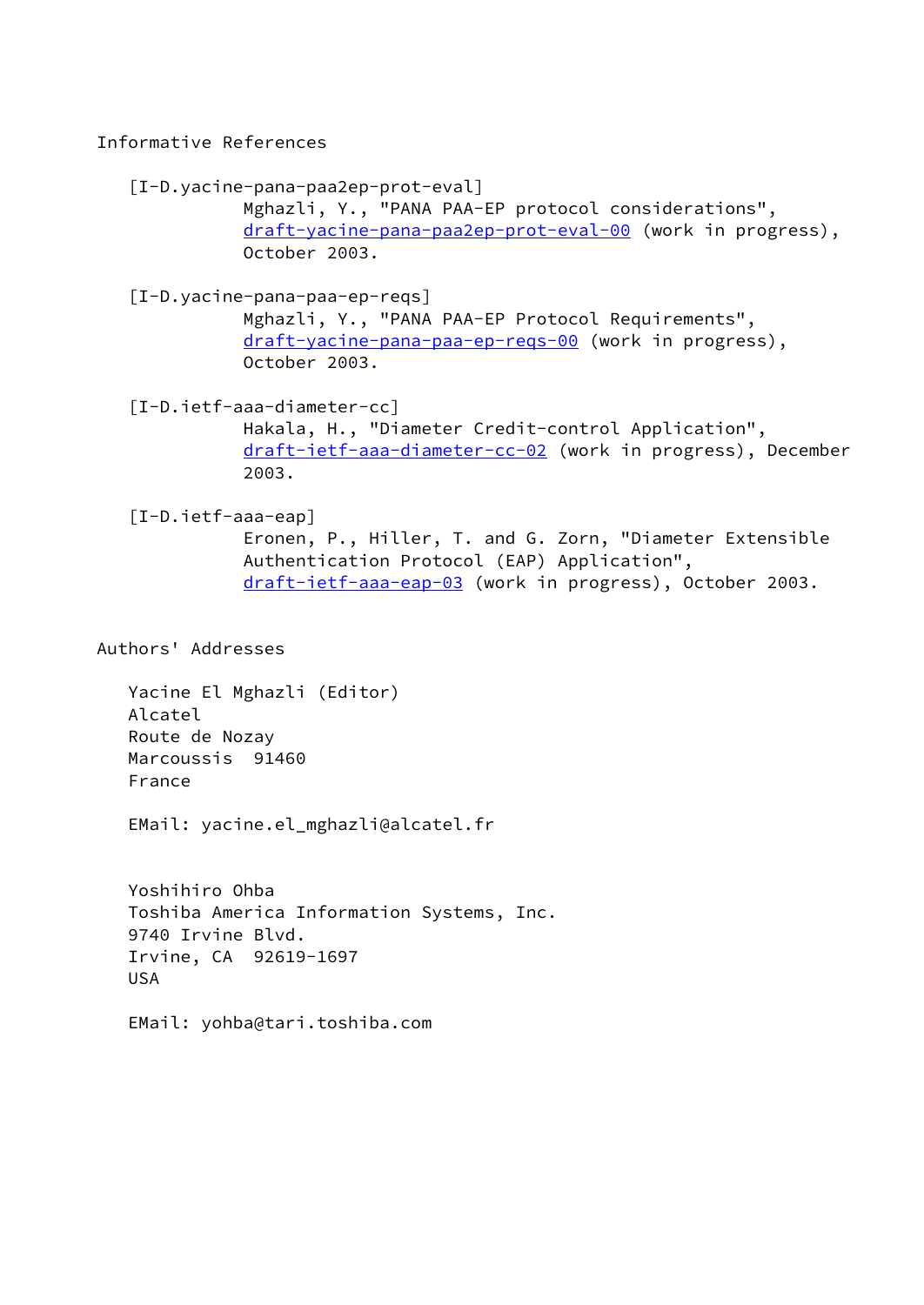Internet-Draft SNMP usage for PAA-2-EP interface February 2004

 Julien Bournelle GET/INT 9 rue Charles Fourier Evry 91011 France

EMail: julien.bournelle@int-evry.fr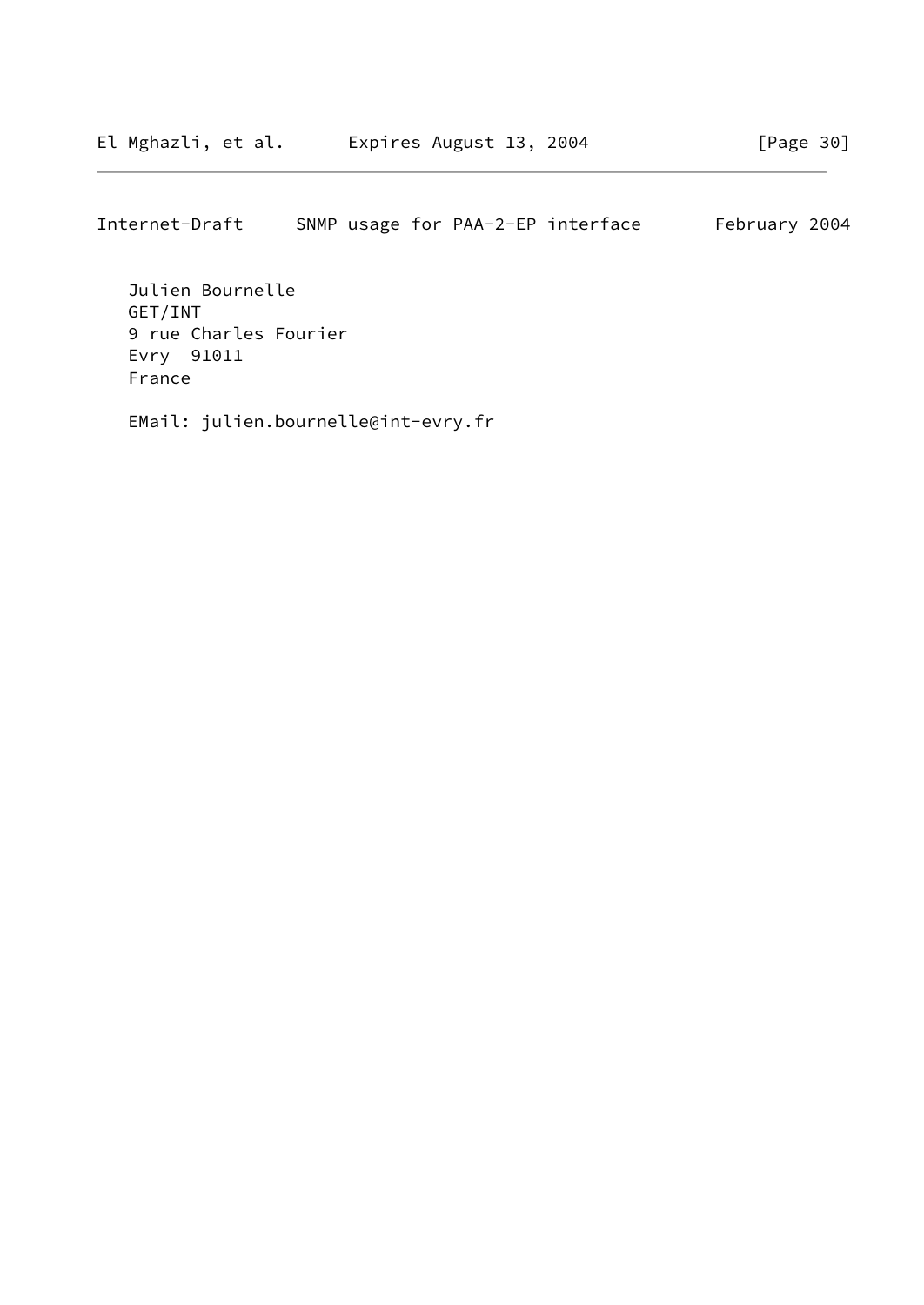<span id="page-35-0"></span>Internet-Draft SNMP usage for PAA-2-EP interface February 2004

Intellectual Property Statement

 The IETF takes no position regarding the validity or scope of any intellectual property or other rights that might be claimed to pertain to the implementation or use of the technology described in this document or the extent to which any license under such rights might or might not be available; neither does it represent that it has made any effort to identify any such rights. Information on the IETF's procedures with respect to rights in standards-track and standards-related documentation can be found in [BCP-11](https://datatracker.ietf.org/doc/pdf/bcp11). Copies of claims of rights made available for publication and any assurances of licenses to be made available, or the result of an attempt made to obtain a general license or permission for the use of such proprietary rights by implementors or users of this specification can be obtained from the IETF Secretariat.

 The IETF invites any interested party to bring to its attention any copyrights, patents or patent applications, or other proprietary rights which may cover technology that may be required to practice this standard. Please address the information to the IETF Executive Director.

Full Copyright Statement

Copyright (C) The Internet Society (2004). All Rights Reserved.

 This document and translations of it may be copied and furnished to others, and derivative works that comment on or otherwise explain it or assist in its implementation may be prepared, copied, published and distributed, in whole or in part, without restriction of any kind, provided that the above copyright notice and this paragraph are included on all such copies and derivative works. However, this document itself may not be modified in any way, such as by removing the copyright notice or references to the Internet Society or other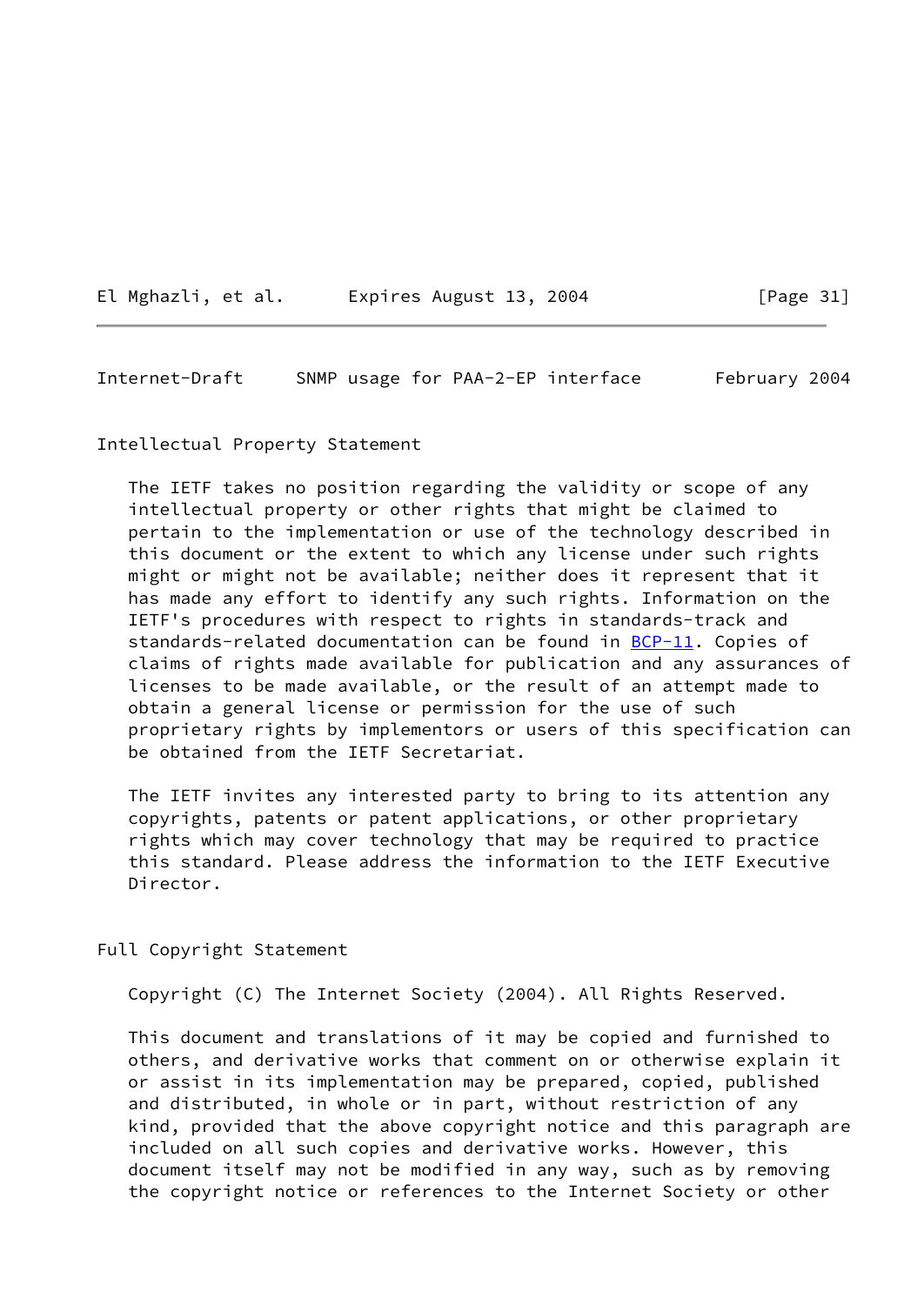Internet organizations, except as needed for the purpose of developing Internet standards in which case the procedures for copyrights defined in the Internet Standards process must be followed, or as required to translate it into languages other than English.

 The limited permissions granted above are perpetual and will not be revoked by the Internet Society or its successors or assignees.

 This document and the information contained herein is provided on an "AS IS" basis and THE INTERNET SOCIETY AND THE INTERNET ENGINEERING TASK FORCE DISCLAIMS ALL WARRANTIES, EXPRESS OR IMPLIED, INCLUDING BUT NOT LIMITED TO ANY WARRANTY THAT THE USE OF THE INFORMATION

| El Mghazli, et al. | Expires August 13, 2004 | [Page 32] |
|--------------------|-------------------------|-----------|
|                    |                         |           |

Internet-Draft SNMP usage for PAA-2-EP interface February 2004

 HEREIN WILL NOT INFRINGE ANY RIGHTS OR ANY IMPLIED WARRANTIES OF MERCHANTABILITY OR FITNESS FOR A PARTICULAR PURPOSE.

## Acknowledgment

 Funding for the RFC Editor function is currently provided by the Internet Society.